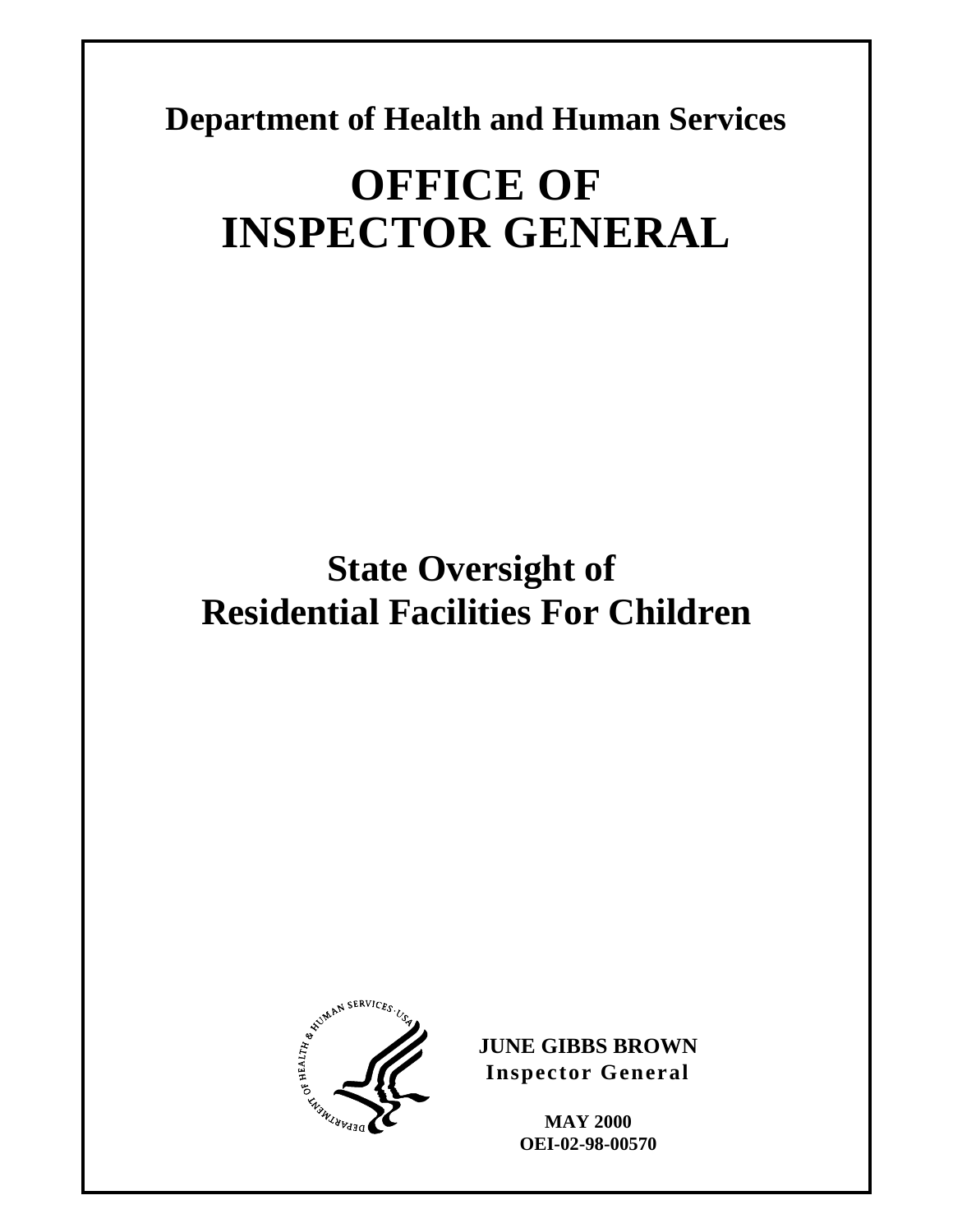#### **OFFICE OF INSPECTOR GENERAL**

The mission of the Office of Inspector General (OIG), as mandated by Public Law 95-452, is to protect the integrity of the Department of Health and Human Services programs as well as the health and welfare of beneficiaries served by them. This statutory mission is carried out through a nationwide program of audits, investigations, inspections, sanctions, and fraud alerts. The Inspector General informs the Secretary of program and management problems and recommends legislative, regulatory, and operational approaches to correct them.

#### **Office of Evaluation and Inspections**

The Office of Evaluation and Inspections (OEI) is one of several components of the Office of Inspector General. It conducts short-term management and program evaluations (called inspections) that focus on issues of concern to the Department, the Congress, and the public. The inspection reports provide findings and recommendations on the efficiency, vulnerability, and effectiveness of departmental programs.

OEI's New York Region prepared this report under the direction of John I. Molnar, Regional Inspector General and Renee C. Dunn, Regional Inspector General. Principal OEI staff included:

Miriam Gareau, *Lead Analyst* Linda Hall, *Program Specialist* Lucille Cop Judy Lin Jodi Nudelman

### **REGION HEADQUARTERS**

Nancy Harrison, *Project Leader* Alan Levine, *Program Specialist*

To obtain copies of this report, please call the New York Regional Office at (212) 264-2000. Reports are also available on the World Wide Web at our home page address:

http://www.dhhs.gov/progorg/oei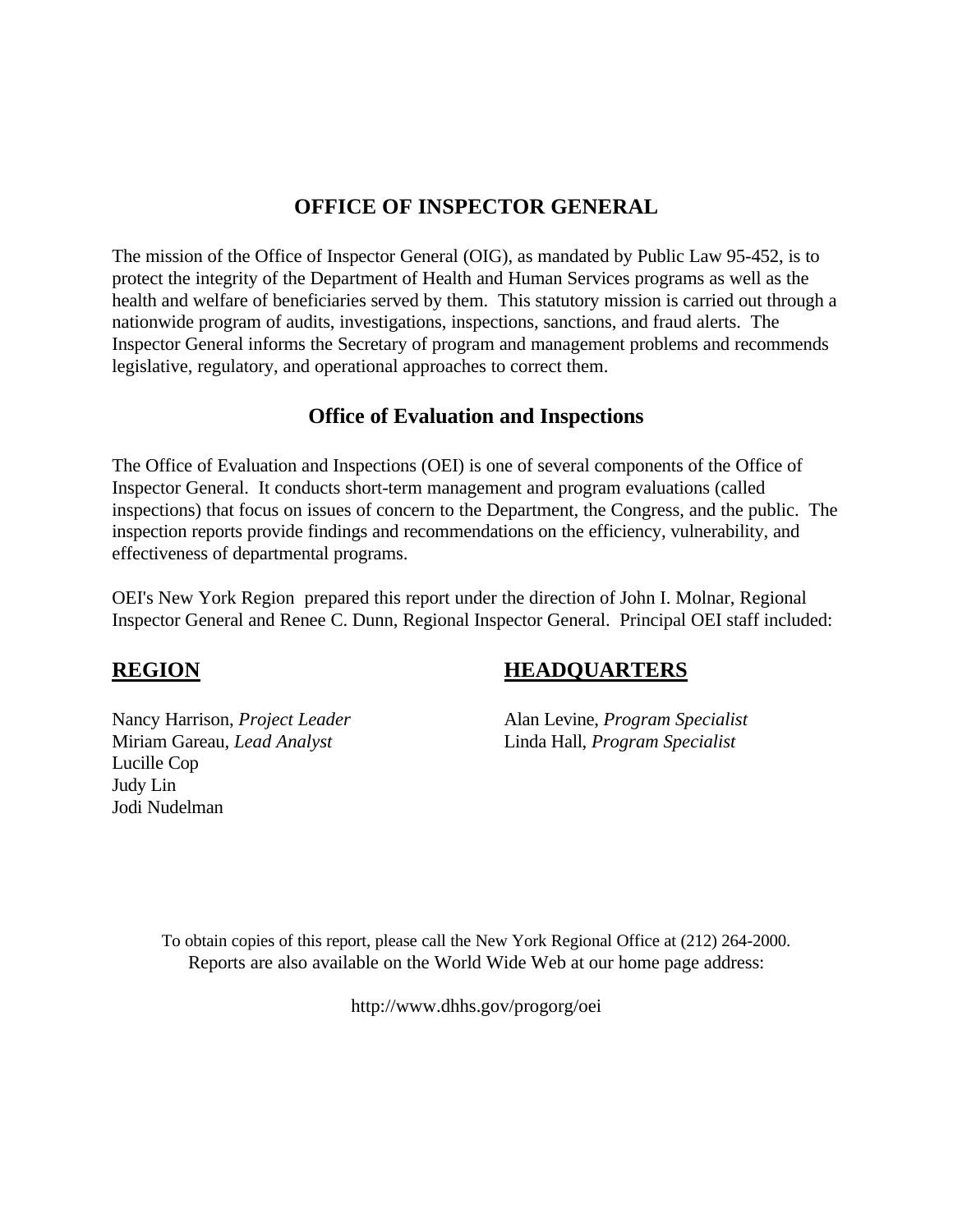### **EXECUTIVE SUMMARY**

### **PURPOSE**

To describe States' licensing process for children's residential facilities**.** 

#### **BACKGROUND**

Staff at the Administration for Children and Families (ACF) asked the Office of Inspector General (OIG) to review State oversight of children's residential facilities. The ACF's immediate concern is how States license and monitor residential care facilities.

For the purpose of this study, we define residential care as 24-hour group care of children provided by paid staff unrelated to the children. Children who are placed in residential care often need services that other settings do not provide, such as specialized counseling.

To be eligible to receive Federal reimbursement for foster care, a State must place the child in a facility that is *licensed or approved by the State* in which it is situated. States are also required to establish and maintain standards for Federally funded residential facilities. These standards should include admissions policies, safety, sanitation, and protection of civil rights. In the early 1980s, under contract with ACF, the Child Welfare League of America (CWLA) wrote a Model State Licensing Law that presents generic guidance for the licensing process.

This inspection is based on information gathered from discussions with ACF's Children's Bureau staff, a national child welfare expert, and several sources in each of our sample State. These sources included State policies, procedures and laws, interviews with State licensing specialists and licensing staff, interviews with facility staff, and, in several States, observation of a monitoring visit. We selected a purposive sample of nine States (California, Florida, Mississippi, New York, Pennsylvania, South Dakota, Tennessee, Texas, and Utah).

#### **FINDINGS**

#### **States Have Licensing Standards that Focus on Ensuring a Safe Environment**

**Licensing standards address the health, protection, and safety of children in residential facilities.** The standards set a minimum level of care and outline the facility's responsibility regarding the physical plant, staffing, record keeping, care of children, restraints, and isolation.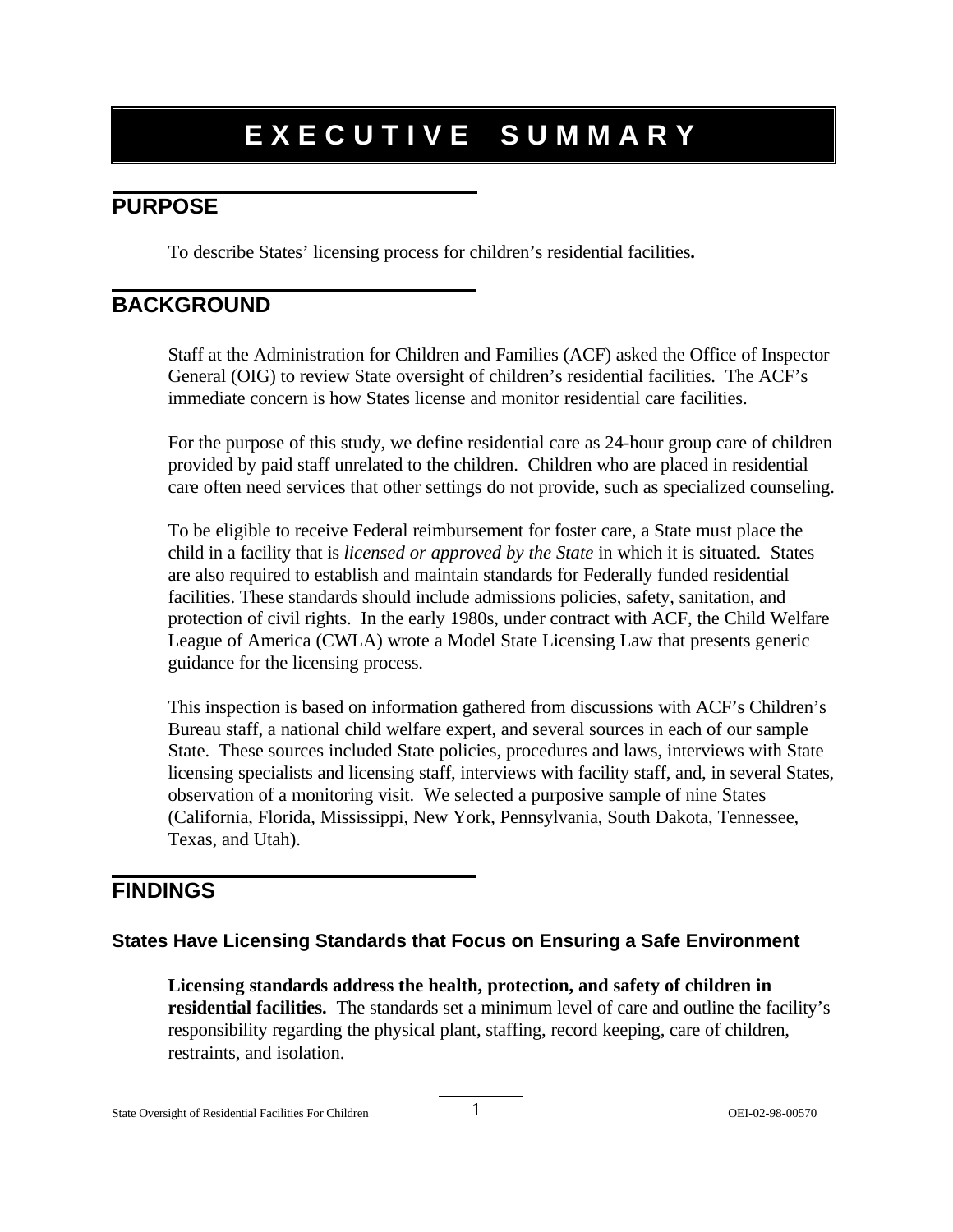**However, there is no universally accepted set of licensing standards.** The 15 year old Model Licensing Law does not set out specific licensing standards and is not widely known. Further, although most States address most standards, there is some variability. Of the 34 key standards that we identified, only 8 are addressed by all 9 sample States.

**Furthermore, State standards generally do not address the appropriateness of placement or quality of services.** State standards generally do not deal with evaluating a child's placement or set criteria for judging the quality of services in a facility. Some licensing specialists feel that the licensing process does not ensure quality of care, nor is it intended to.

#### **States Follow a Multi-Step Licensing Process that Includes On-site Visits**

The initial licensing process generally consists of a review of written policies followed by an on-site inspection of the facility. It is also common for States to conduct subsequent on-site visits during a facility's first year and to offer technical assistance.

#### **States Rarely Revoke Licenses But Use Several Methods to Monitor Facilities**

Almost all sample States report monitoring all facilities on-site annually. Licensing staff often discover violations. States impose corrective action plans that outline what a facility needs to do to correct the violation. States rarely revoke licenses or deny a renewal. Instead, States use other techniques to deal with facility weaknesses, such as stopping a facility from accepting new children.

In addition to monitoring, sample States identify problems through complaints and critical incident reports. Usually, specialized staff or licensing staff investigate complaints. All nine States require facilities to report critical incidents such as suspected cases of abuse or neglect.

#### **Facilities Are Also Monitored By Other Agencies**

In addition to the licensing agency, facilities are commonly monitored by multiple agencies that include local fire and health departments and the contracting agency that places children.

#### **CONCLUSION**

It appears that the nine States in our sample are meeting Federal requirements to establish standards and license facilities. It is important to note, however, that we sought to describe licensing processes and did not attempt to identify specific violations of State standards or procedures that put children at risk.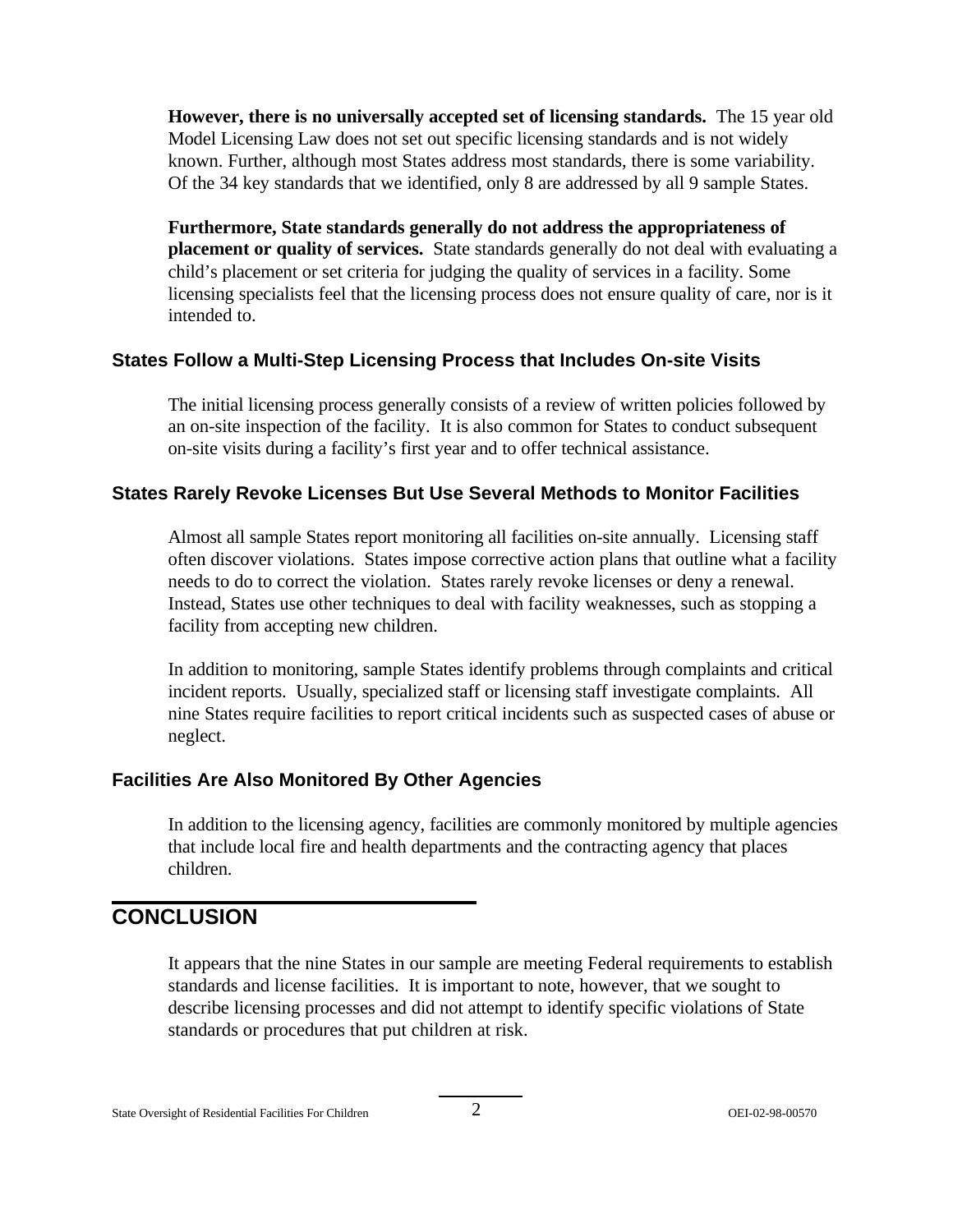State licensing standards address the health, protection, and safety of children. They are not intended to ensure the suitability of placement and quality of care. Therefore, placing agents should not use licensure as a substitute for a pre-placement visit when placing children in residential facilities.

While we found that most States address most standards, we note some differences in standards and licensing procedures. Given this variability, we see an opportunity to strengthen State licensing and encourage ACF to take a leadership role. By working with States and others ACF can provide training and technical assistance where needed or serve as a focal point for information sharing.

#### **COMMENTS**

We received comments on the draft report from the Administration for Children and Families (ACF). (See appendix for the full text of the comments.) The ACF agrees that the variability in licensing standards is of concern. They are taking an outcome-based approach to monitoring States. We think this outcome-based approach is appropriate, at this time. However, we will remain vigilant to potential vulnerabilities in residential care for children.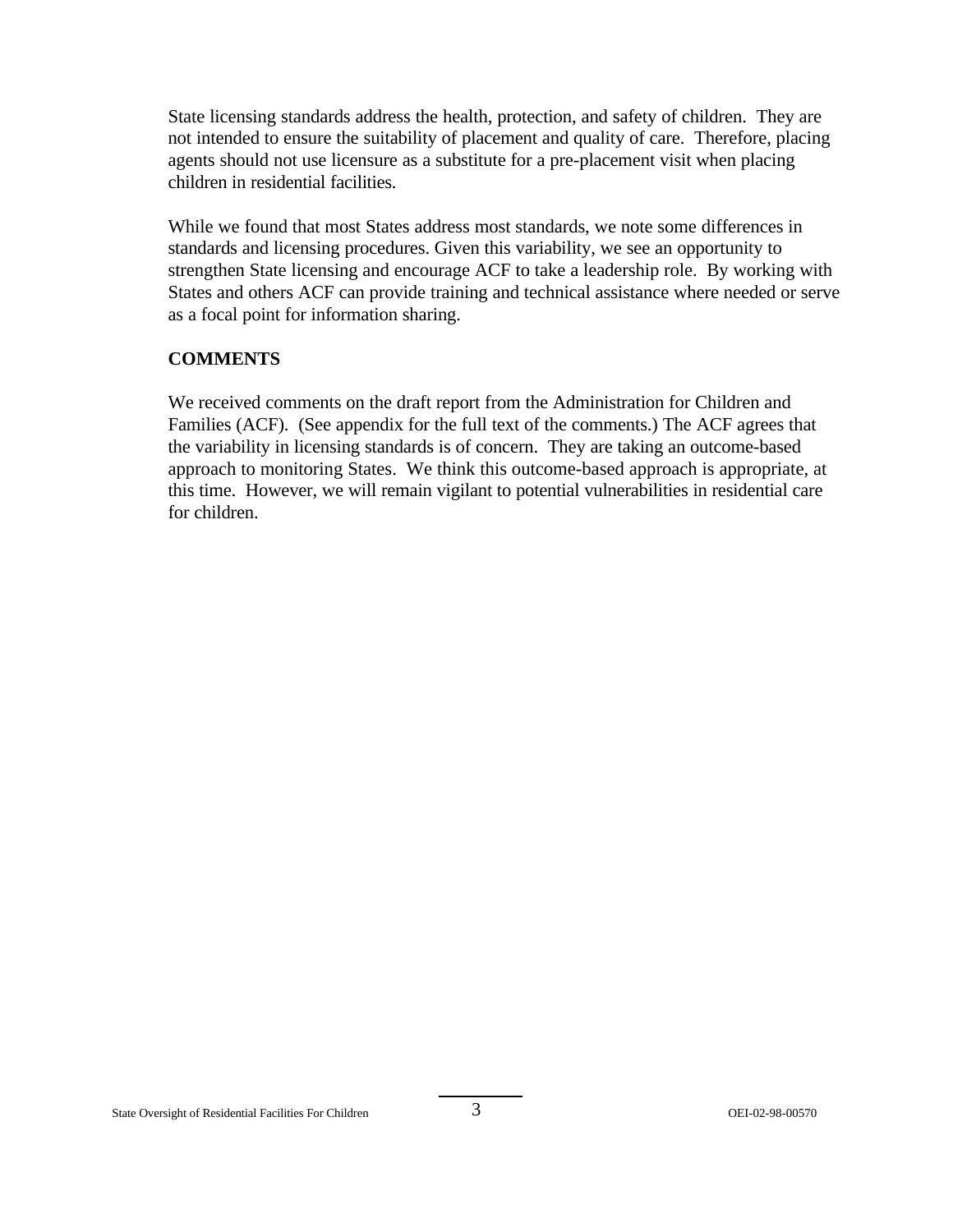# **TABLE OF CONTENTS**

|                 | <b>PAGE</b> |
|-----------------|-------------|
|                 |             |
|                 |             |
| <b>FINDINGS</b> |             |
|                 |             |
|                 |             |
|                 |             |
|                 |             |
|                 |             |
|                 |             |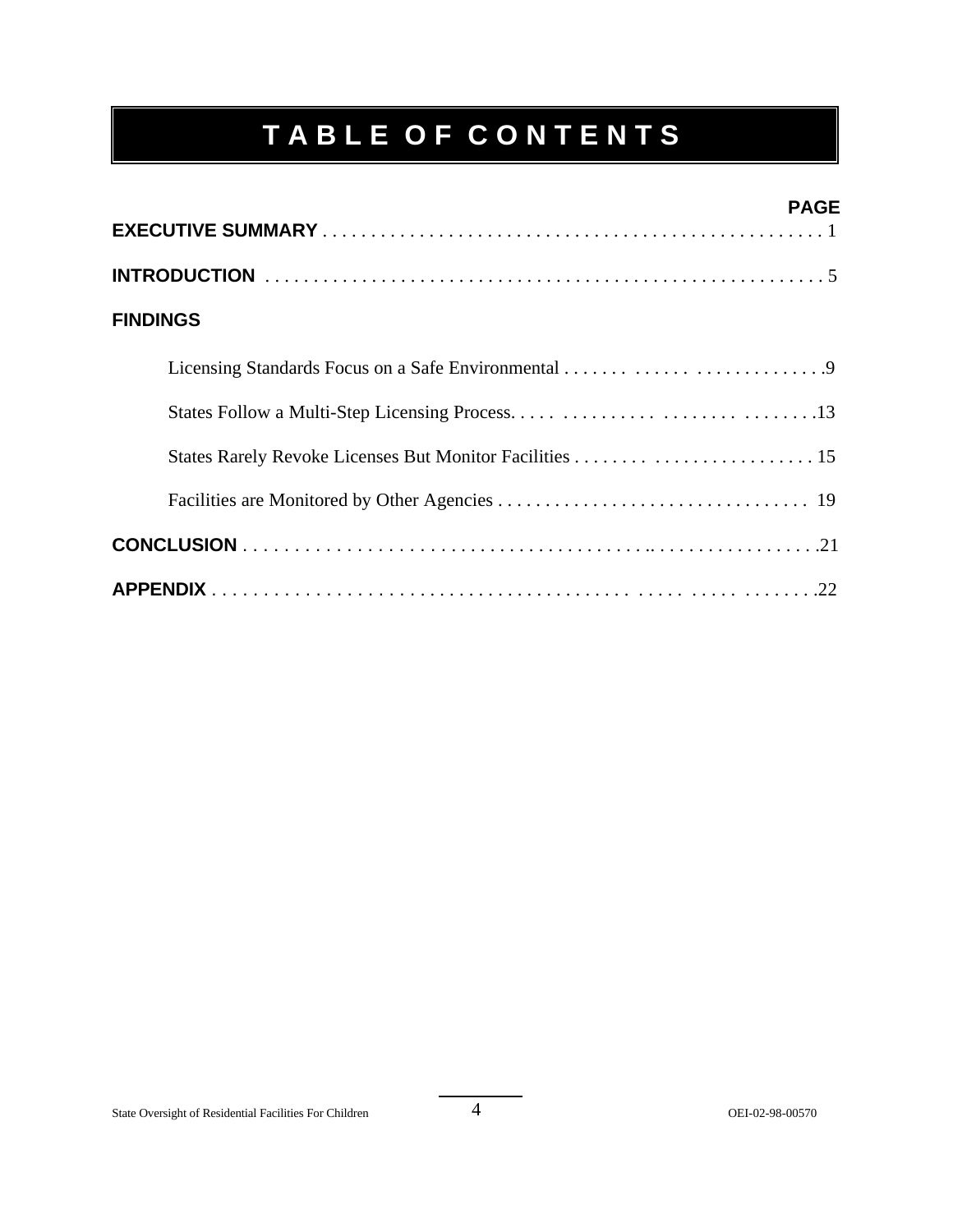### **INTRODUCTION**

### **PURPOSE**

To describe States' licensing process for children's residential facilities.

### **BACKGROUND**

Staff at the Administration for Children and Families (ACF) asked the Office of Inspector General (OIG) to review State oversight of children's residential facilities. The ACF's most immediate concern is how States license and monitor residential care facilities, and in particular what a license signifies. The OIG found in the recent inspection, "Interstate Compact on the Placement of Children: Implementation"(OEI-02-95-00043) that States rely on licensing, not separate on-site reviews of facility services, to determine the suitability of residential facilities when they place a child across State lines.

The OIG's Office of Audit Services (OAS) is also working in the area of group homes. The OAS work will focus on California and will determine whether the required protections are being provided to children placed into foster care by the Probation Department.

#### **Residential Care**

For the purposes of this study, we define residential care as 24-hour group care of children provided by paid staff unrelated to the children. It does not include boarding schools, hospitals, or recreational camps. Residential care differs from foster family care, which relies on the volunteer services of licensed foster parents for child care in their homes. According the Child Welfare League of America (CWLA), an association of public and private organizations devoted to child welfare, approximately 17 percent of all out-ofhome care was provided in residential care facilities in 1995.

Two types of residential care are group homes and residential treatment centers. Group homes generally serve 12 children or less and often include children that are the same gender and/or age group. Residential treatment centers usually offer more services to children than group homes and have a more troubled population of children. Residential treatment centers are generally larger than group homes and may house both boys and girls of different ages.

In the child welfare system, children are placed in residential care for various reasons. For example, a child who has suffered from abuse may require intensive treatment and supervision that a foster family cannot provide. Some children may be placed into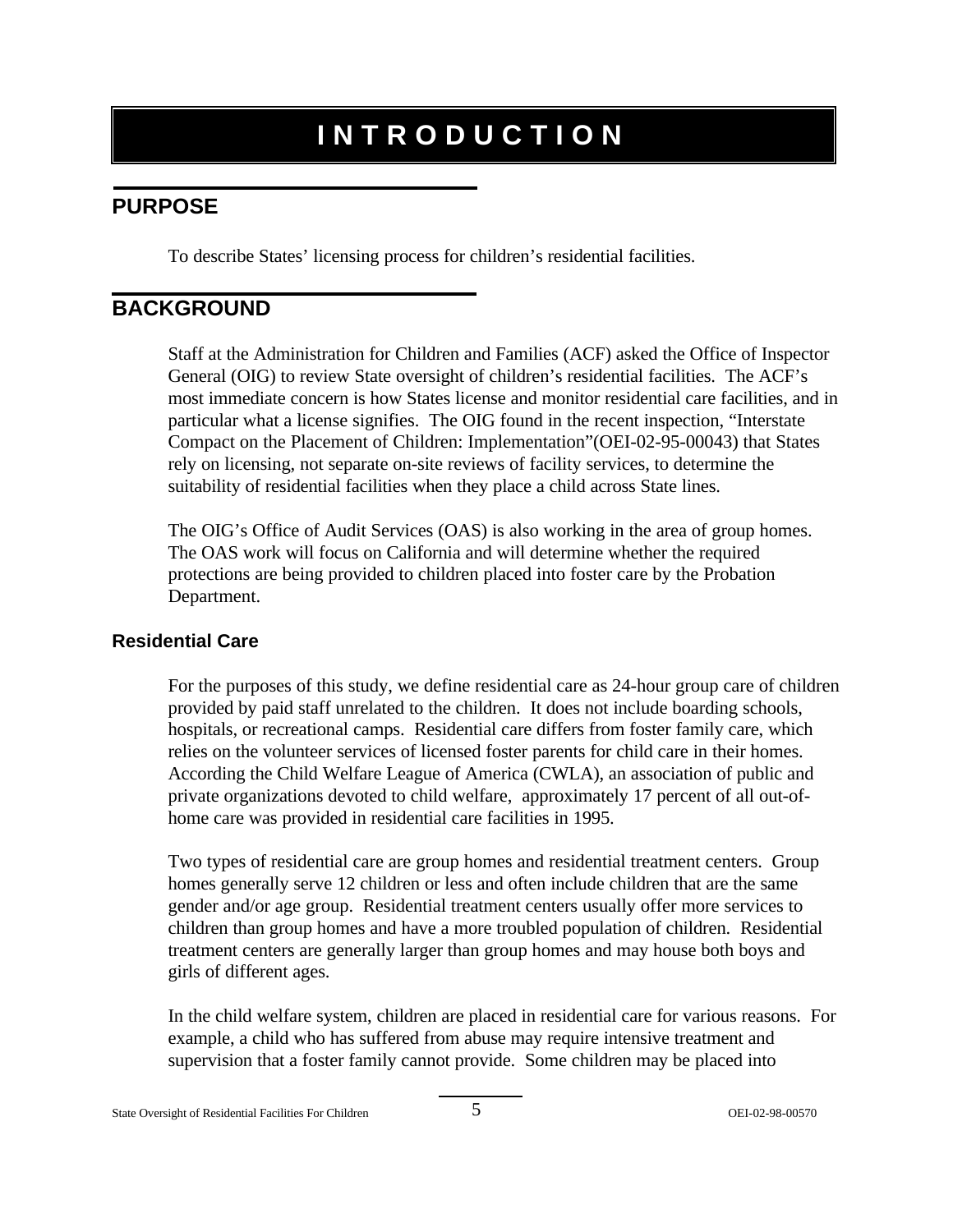residential care as a last resort because they cannot be controlled in a family environment. Children are also placed into these facilities from the mental health and juvenile justices systems, and occasionally by parents.

#### **Federal Role in Children's Residential Care**

**Title IV-E.** Title IV-E of the Social Security Act establishes an open-ended entitlement program that reimburses a portion of States' foster care maintenance costs for children who meet Federal eligibility requirements. Title 42 of the Code of Federal Regulations establishes limits for these payments. It specifies that Federal foster care maintenance payments for child care institutions (residential facilities) are restricted to the "cost of (and the cost of providing) food, clothing, shelter, daily supervision, school supplies, child's personal incidentals, liability insurance of child, reasonable travel to the child's home for visitation," and administration/operation costs associated with above [42 CFR 675(4)].

The Act defines child-care institutions as either a public child-care institution that accommodates no more than 25 children or a private child-care institution that is not limited in the number of children it can accommodate. In addition, an institution must "be *licensed by the State* in which it is situated or has been approved, by the agency of such *State responsible for licensing or approval of institutions* of this type, as meeting the standards established for such licensing, but the term shall not include detention facilities, forestry camps, training schools, or any other facility operated primarily for the detention of children who are determined to be delinquent."

Title IV- E assigns States the responsibility to establish and maintain standards for foster family homes and child care institutions that receive funding under it. These standards should include admissions policies, safety, sanitation, and protection of civil rights. States must arrange for a periodic and independent audit of the programs that receive Title IV-E. These audits must be conducted at least every three years. In the early 1980s, under contract with ACF, the CWLA wrote a Model State Licensing Law for the placement of children which addresses, among other things, residential facilities. The Model Law presents generic guidance for the licensing process but does not provide specific standards.

**Adoption Assistance and Child Welfare Act of 1980.** The passage of Public Law 96- 272, the Adoption Assistance and Child Welfare Act of 1980, and subsequent regulations promulgated, requires the assessment of the appropriateness of placement and the appropriateness of services provided for children under the responsibility of the child welfare agency. To comply with these requirements State child welfare agencies can develop policies and/or contracting guidelines that address quality services and the appropriateness of the child's placement.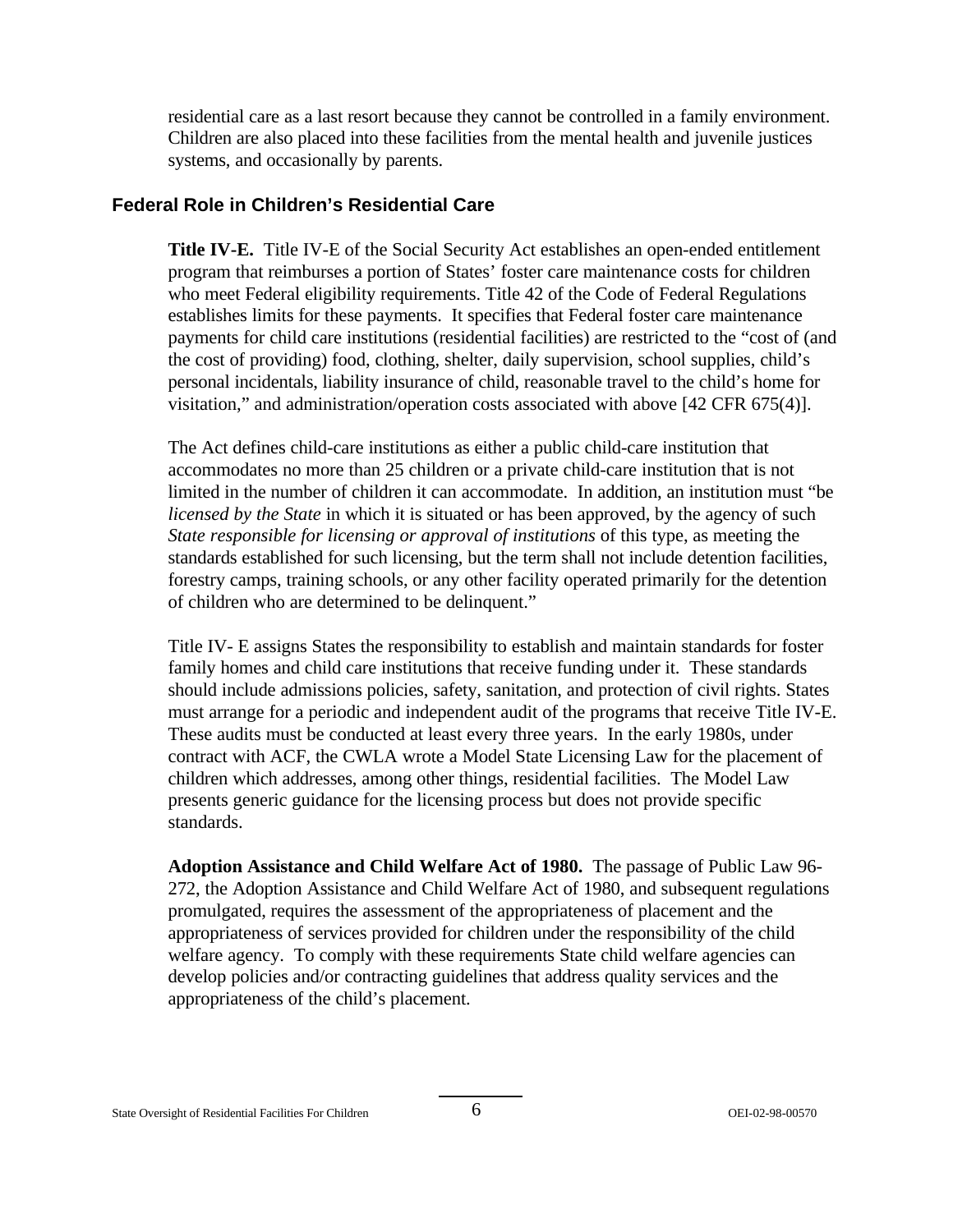**Adoption and Safe Families Act**. The Adoption and Safe Families Act (ASFA) amended Section 471(a) of the Social Security Act by requiring that States develop and implement, no later than January 1, 1999, "standards to ensure that children in foster care placements in public or private agencies are provided quality services that protect the safety and health of the children." The ACF staff believes that although the standards required by ASFA do not specifically address licensing of residential facilities, the requirement provides a means of addressing the quality of services provided to children in foster care and an opportunity for the Federal government to examine State practice in this area.

#### **METHODOLOGY**

This inspection is based on information gathered from discussions with ACF Children's Bureau staff, a national child welfare expert, and four separate sources in each of our nine sample States. First, we analyzed the State policies, procedures, and laws regarding the licensing and monitoring of residential facilities for children. Second, we conducted interviews with a State licensing specialist. Third, we interviewed a member of the licensing staff. Fourth, we interviewed the directors of two randomly selected facilities. Finally, we accompanied a member of the licensing staff on a monitoring visit in three States.

We selected these sources for their different perspectives on the licensing process. In our analysis, we paid special attention to consensus within and among the groups. We used consensus as a cross check to confirm our findings. For example, we analyzed State licensing specialist viewpoints and we compared their comments with those we received from licensing and facility staff within the same State.

We selected a purposive sample of nine States (California, Florida, Mississippi, New York, Pennsylvania, South Dakota, Tennessee, Texas, Utah.) These States include a geographic mix of large and small States. These nine States represent 40 percent of the national population under age 18 in 1997. The CWLA estimates these nine States also represent over 45 percent of the national capacity of residential facilities.

**State Standards Review.** We first collected policies, procedures and laws pertaining to the licensing and monitoring of residential facilities from four States. These four States were identified by a child welfare expert as having model standards. The four were not in our sample. We then developed a review instrument based on the common licensing practices found in the standards from the four States. Using the instrument, we compared the policies, procedures, and laws collected from our nine sample States to the practices of the model States. This comparison can be found in Table A in the report.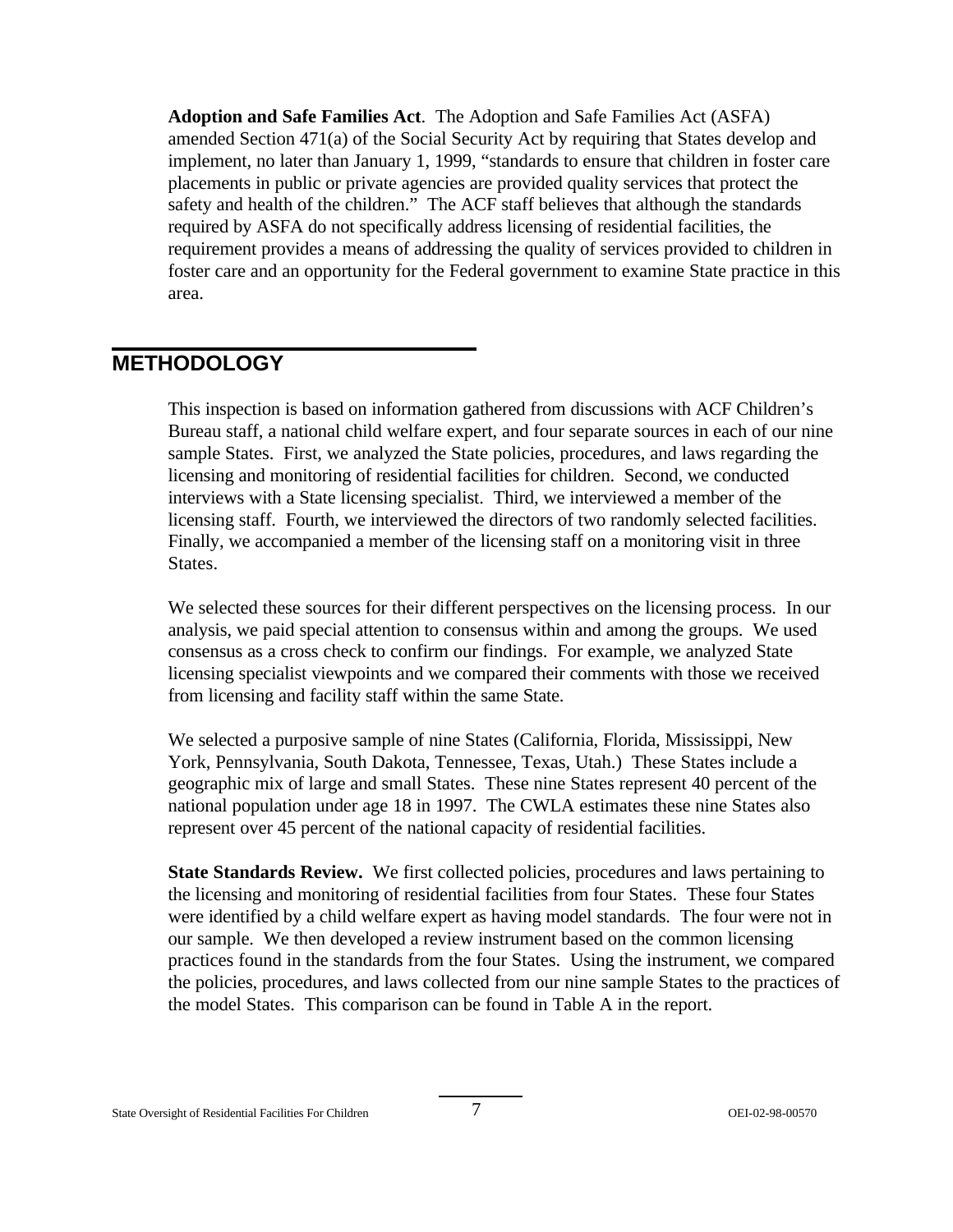**Interviews.** In each of the nine sample States we interviewed a *licensing specialist* who was either the supervisor of the licensing staff or a licensing policy specialist. We discussed statewide licensing practices. We also interviewed a *licensing staff member*  selected by each State. We discussed licensing practice and, in particular, his or her own experiences. In addition, we interviewed the *directors* of two randomly selected residential facilities in each of the nine States. We discussed their experiences with the licensing process, with emphasis on their last monitoring visit.

**Site Visits.** In three States (California, Pennsylvania and New York) we accompanied a member of the licensing staff on a monitoring visit of a residential facility.

**Limitations**. The sample used in this study is purposive. Therefore, the findings of this study cannot be generalized to the universe of States and facilities.

We are able to assess whether or not the States in our sample are following their policies and procedures. However, due to the constraints of our methodology, we cannot identify specific occurrences of procedures violation or low quality of care.

*This inspection was conducted in accordance with the Quality Standards for Inspections issued by the President's Council on Integrity and Efficiency*.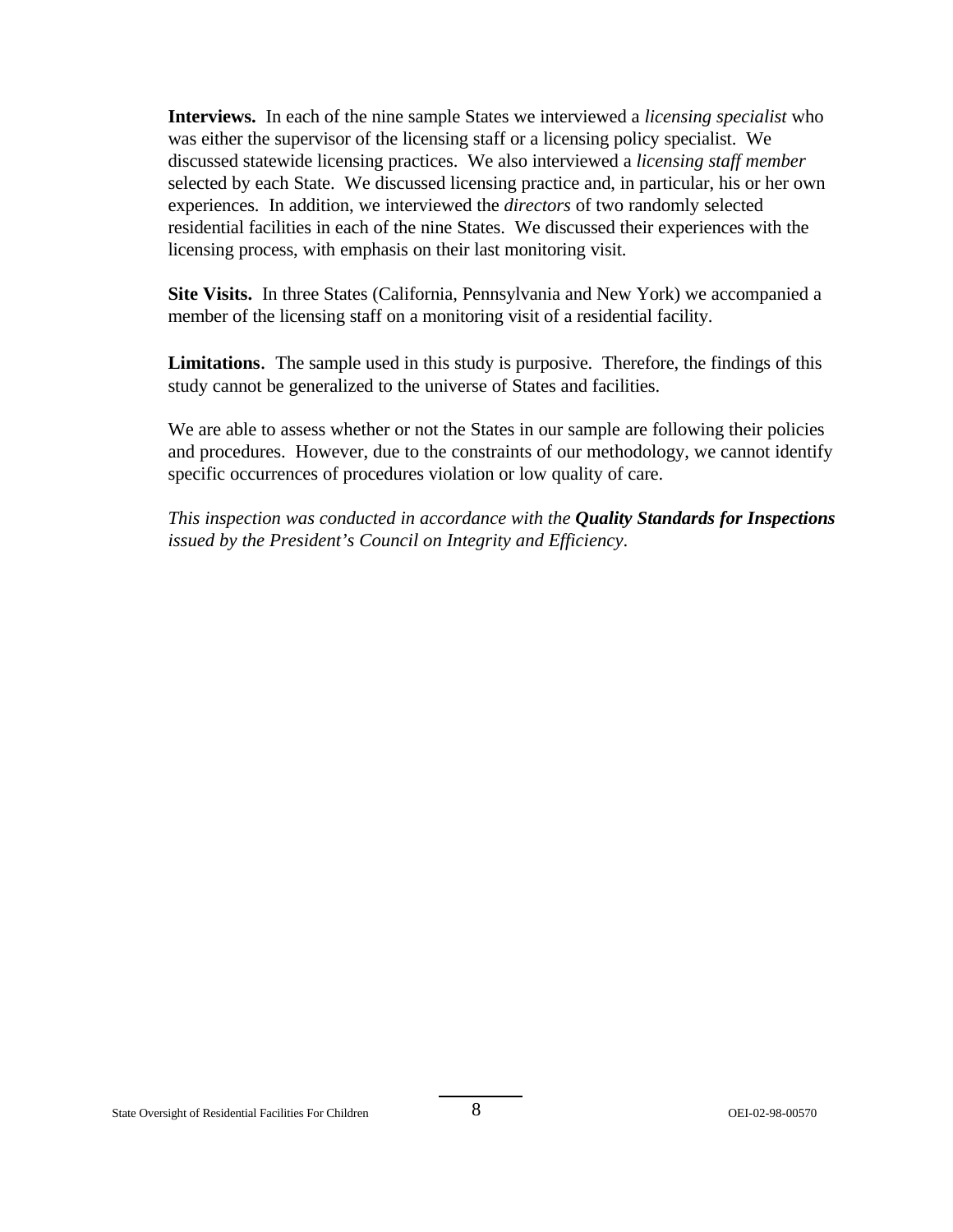## **FINDINGS**

#### **States Have Licensing Standards that Focus on Ensuring a Safe Environment**

#### **Licensing Standards Address the Health, Protection, and Safety of Children in Residential Facilities**

The standards are rules that set the minimum level of care and outline facilities' responsibilities regarding the physical plant, staffing, record keeping, care of children, and restraints and isolation. Table A shows key standards of the nine sample States.

**Physical Plant.** Our analysis of the standards from each of the nine sample States shows that rules regarding the physical plant (the building and grounds of the facility) focus primarily on preventing safety hazards and on providing a comfortable and appropriate living environment. For example, all sample States require facilities to meet applicable building and fire safety standards. All States also have additional building requirements such as minimum square footage of bedrooms, and the provision for recreational space. Many States also mandate safety procedures such as requiring that all toxic chemicals and medications be stored in a locked cabinet.

**Staffing.** All States' standards have rules about staffing. Generally, these rules focus on staff qualifications, training, background checks, and staff-to-child ratios. For example, all States mandate that facilities maintain certain staff-to-child ratios for the safety of the children. The most common ratio for school age children is one staff member to eight children during waking hours. Five States also specify different ratios for sleeping hours. The most common ratio is 1 staff to 12 children.

Background checks are common. Six States require both a criminal and child abuse background check for the program director and the direct child care staff. Two other States require one of these checks. Only one of our States did not require either background check.

States often require facility staff to have specific education and training. For example, eight of the States require the facility director to have at least a bachelor's degree and related work experience. Four States require that direct care staff have at least a high school diploma. In addition, most States require that employees attend an orientation and have a minimum amount of training each year. Three States require health related training, such as first aid and cardio pulmonary resuscitation.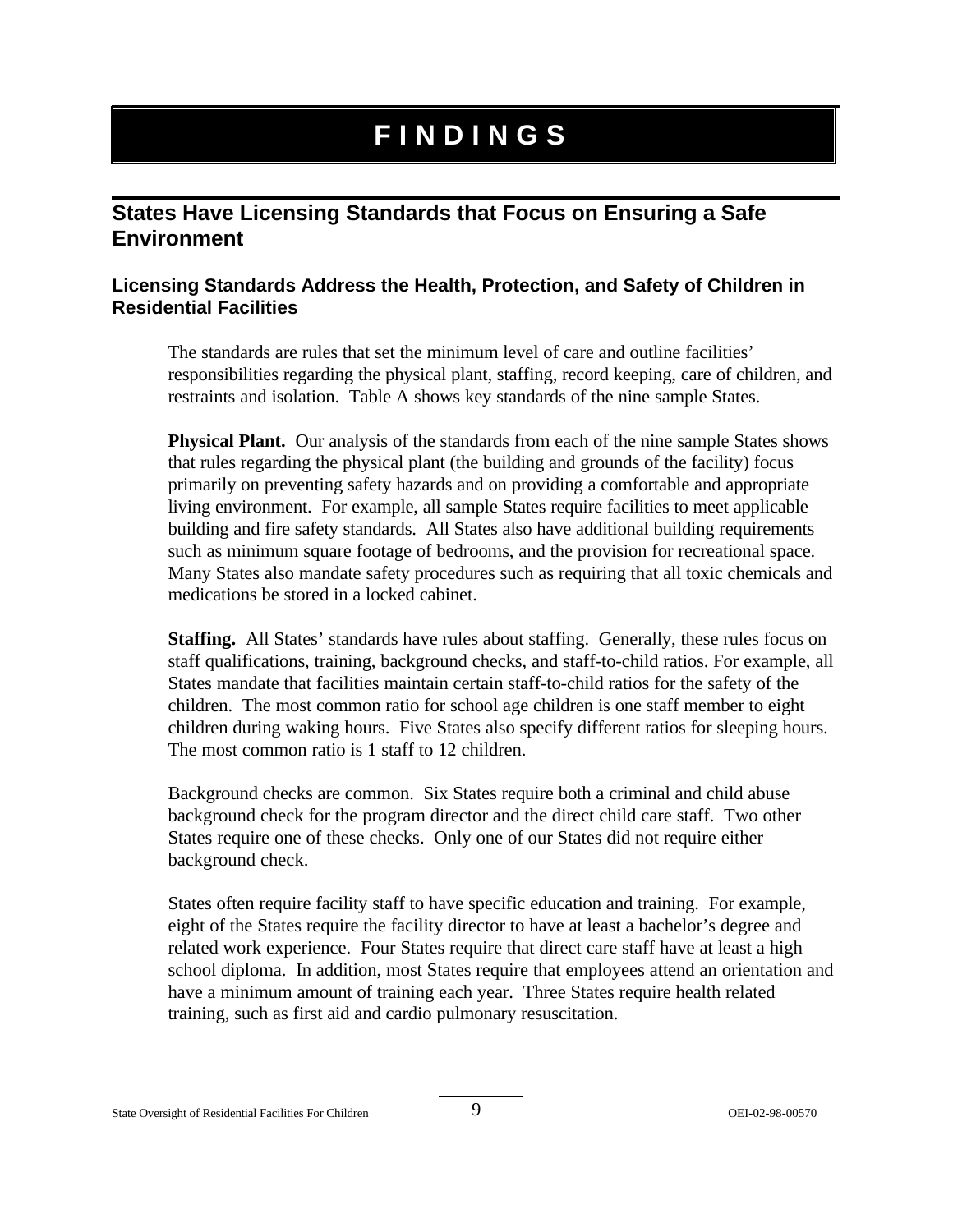#### **Table A: Common Licensing Standards in Sample States**

x = Standard addressed by State

|                                          |              |              |                         |              | <b>States</b>  |              |              |              |                  |                |
|------------------------------------------|--------------|--------------|-------------------------|--------------|----------------|--------------|--------------|--------------|------------------|----------------|
| <b>Licensing Standards</b>               | 1            | $\mathbf{2}$ | $\overline{\mathbf{3}}$ | 4            | 5              | 6            | 7            | 8            | $\boldsymbol{9}$ | <b>Total</b>   |
| <b>Physical Plant</b>                    |              |              |                         |              |                |              |              |              |                  |                |
| Applicable building inspection           | $\mathbf{x}$ | X            | X                       | $\mathbf{x}$ | $\mathbf{x}$   | $\mathbf{x}$ | $\mathbf{x}$ | X            | $\mathbf X$      | 9              |
| Applicable fire standards                | X            | X            | X                       | X            | X              | X            | X            | X            | $\mathbf{x}$     | 9              |
| Specific building requirements:          | X            | $\mathbf X$  | X                       | $\mathbf{x}$ | X              | X            | X            | X            | X                | 9              |
| sq. footage of bedrooms                  |              |              | $\mathbf{x}$            | $\mathbf{x}$ | $\mathbf{X}$   | $\mathbf{x}$ | $\mathbf{x}$ | $\mathbf{X}$ | $\mathbf{x}$     | $\overline{7}$ |
| location of staff rooms                  | $\mathbf{x}$ | $\mathbf{x}$ | $\mathbf{x}$            |              |                |              |              | $\mathbf{x}$ | $\mathbf{x}$     | 5              |
| recreational space                       | $\mathbf X$  | $\mathbf X$  | X                       | $\mathbf X$  | X              | X            |              |              |                  | 7              |
| Specific safety procedures:              | X            | X            | X                       | $\mathbf X$  | X              | X            | X            | X            | X                | 9              |
| all toxic chemicals secured              | X            | $\mathbf X$  |                         |              | X              |              | X            |              | X                | 5              |
| all medications locked                   | $\mathbf X$  | $\mathbf X$  | X                       | X            | $\mathbf X$    | X            | $\mathbf{X}$ | $\mathbf X$  | $\mathbf X$      | 9              |
| <b>Staffing</b>                          |              |              |                         |              |                |              |              |              |                  |                |
| Staff-to-child ratio                     | X            | X            | $\mathbf{x}$            | $\mathbf x$  | X              | $\mathbf{x}$ | X            | X            | $\mathbf{x}$     | 9              |
| Staff-to-child ratio sleeping hours      |              | X            | X                       |              | X              | X            |              | X            |                  | 5              |
| Criminal background checks:              | X            | X            | X                       |              | X              | X            | $\mathbf{1}$ | X            | X                | $\tau$         |
| Facility director                        | $\mathbf X$  | X            | X                       |              | X              | X            |              | X            | X                | $\overline{7}$ |
| Direct child care staff                  | X            | $\mathbf X$  | X                       |              | X              | X            |              | X            |                  | 6              |
| Volunteers                               | X            | X            |                         |              |                | X            |              | X            |                  | $\overline{4}$ |
| Child abuse background checks:           | $\mathbf{x}$ |              | X                       | $\mathbf{x}$ | $\mathbf{x}$   | X            |              | X            | X                | $\overline{7}$ |
| Facility director                        | $\mathbf X$  |              | $\mathbf{x}$            | $\mathbf X$  | X              | X            |              | $\mathbf{X}$ | $\mathbf{x}$     | $\overline{7}$ |
| Direct child care staff                  | $\mathbf{x}$ |              | $\mathbf{x}$            | $\mathbf x$  | $\mathbf{x}$   | $\mathbf{x}$ |              | $\mathbf{x}$ |                  | 6              |
| Volunteers                               |              |              |                         | X            |                | X            |              | X            |                  | $\overline{3}$ |
| Director needs Bachelor's and experience | X            | $\mathbf X$  | X                       | X            | X              | X            | X            | X            |                  | 8              |
| Child care staff must have HS diploma    |              |              | X                       | $\mathbf X$  | $\overline{c}$ |              | X            | X            |                  | 4              |
| New staff orientation                    | X            | X            | X                       | X            | X              |              | X            | X            | X                | 8              |
| Training hours required                  | X            | $\mathbf X$  |                         |              | X              | X            | X            | $\mathbf X$  |                  | 6              |
| First aid training required              |              |              |                         |              |                | X            |              | X            | $\mathbf X$      | 3              |

<sup>&</sup>lt;sup>1</sup> Although State 7 standards require child abuse checks on staff through a central child abuse registry, the State does not have a child abuse registry, so these checks are not done.

<sup>&</sup>lt;sup>2</sup> State 5 requires that 50 percent of the direct child care staff have 2 years of college or work experience, the other 50 percent do not have these requirements.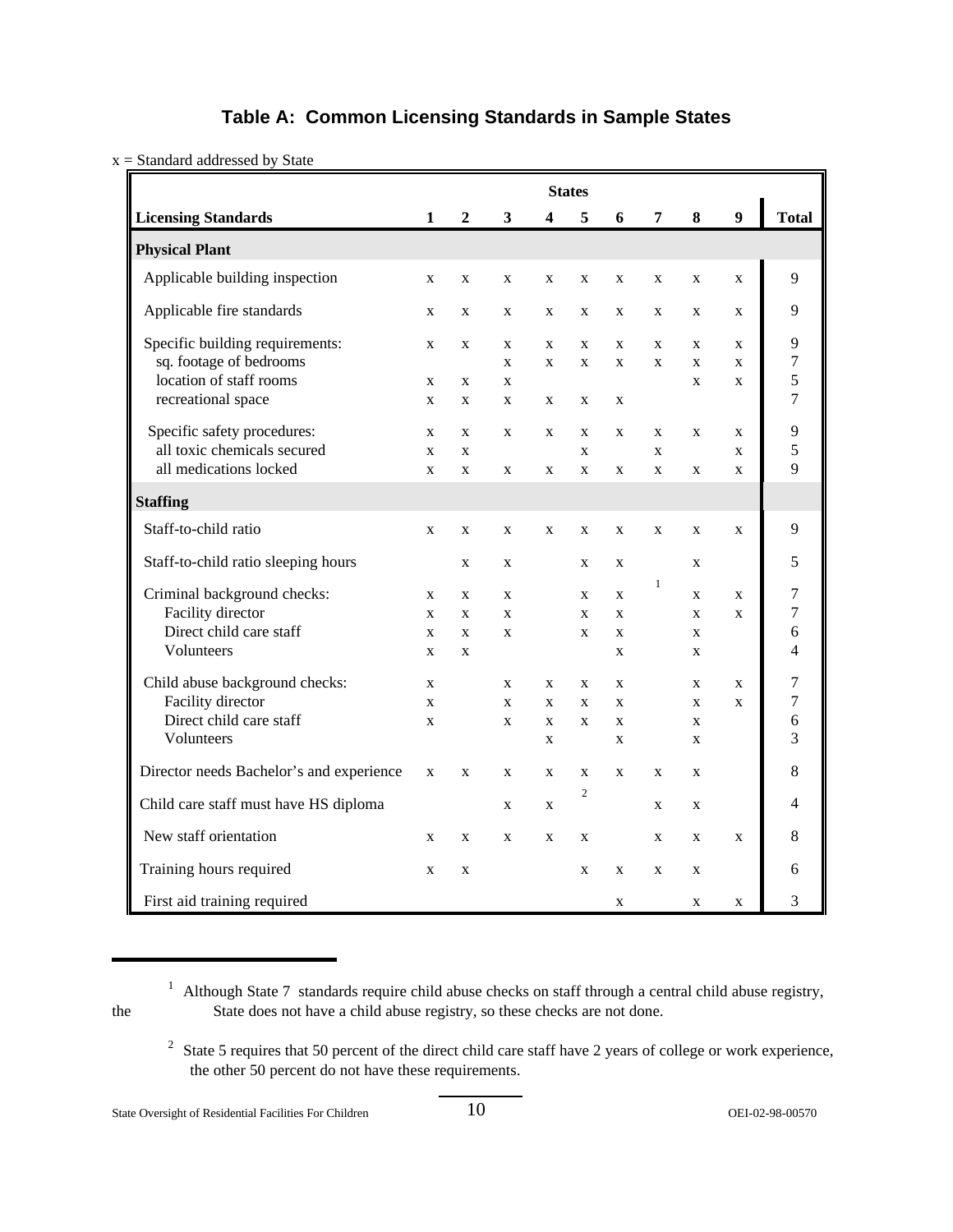|                                        |              |                  |                         |             | <b>States</b> |             |                |              |                  |                |
|----------------------------------------|--------------|------------------|-------------------------|-------------|---------------|-------------|----------------|--------------|------------------|----------------|
| <b>Licensing Standards</b>             | $\mathbf{1}$ | $\boldsymbol{2}$ | $\mathbf{3}$            | 4           | 5             | 6           | $\overline{7}$ | 8            | $\boldsymbol{9}$ | <b>Total</b>   |
| <b>Record Keeping</b>                  |              |                  |                         |             |               |             |                |              |                  |                |
| Treatment plan                         | X            | X                | X                       | X           | X             | X           | X              | X            | $\mathbf{X}$     | 9              |
| Progress reports                       | X            | X                | X                       | X           | X             | X           |                |              | X                | $\tau$         |
| Medication logs                        |              | $\mathbf X$      | X                       |             | X             | X           | X              | X            | X                | 7              |
| <b>Care of Children</b>                |              |                  |                         |             |               |             |                |              |                  |                |
| Nutritional requirements               | X            | X                | X                       | X           | X             | $\mathbf X$ | X              | X            | $\mathbf{X}$     | 9              |
| Recreational program                   | X            | X                | X                       | X           | $\mathbf X$   |             | X              |              | X                | 7              |
| Medical care                           | X            | X                | X                       | X           | X             | $\mathbf X$ | X              | X            | X                | 9              |
| Dental care                            |              | X                | X                       | X           | X             |             | X              | X            |                  | 6              |
| <b>Educational requirements</b>        | X            | X                | X                       | X           | X             |             | X              | X            | $\mathbf{X}$     | 8              |
| Child's rights                         | X            | X                | X                       | X           | X             |             | X              | X            | X                | 8              |
| <b>Restraints and Isolation</b>        |              |                  |                         |             |               |             |                |              |                  |                |
| State sets standards                   | X            | $\mathbf X$      |                         |             | X             |             | n/a            | $\mathbf{X}$ | $\mathbf{X}$     | 5              |
| Facilities to develop standards        |              |                  |                         | $\mathbf X$ |               | $\mathbf X$ | n/a            |              |                  | $\overline{2}$ |
| Require monitoring of restraints       | $\mathbf X$  | $\mathbf X$      |                         |             | $\mathbf X$   |             | n/a            | $\mathbf X$  |                  | $\overline{4}$ |
| Limit time of restraint                | X            |                  |                         |             | X             |             | n/a            | X            |                  | 3              |
| Used only under specific circumstances | X            | X                |                         | X           | X             |             | n/a            | X            | X                | 6              |
| Prohibits restraints                   |              |                  |                         |             |               |             | X              |              |                  | 1              |
| Prohibits isolation                    |              |                  | X                       |             |               |             |                |              | X                | $\overline{2}$ |
| Set standards on use of isolation      | X            | $\mathbf X$      | n/a                     |             | X             | X           | X              | X            | n/a              | 6              |
| Prohibit use of locked room            |              | $\mathbf X$      | $\mathrm{n}/\mathrm{a}$ |             | $\mathbf X$   |             | X              |              | n/a              | $\mathfrak{Z}$ |
| Limit length of isolation              | $\mathbf X$  | $\mathbf X$      | n/a                     |             | $\mathbf X$   | $\mathbf X$ | X              |              | n/a              | $\mathfrak s$  |
| Require isolation is monitored         | $\mathbf X$  | $\mathbf{3}$     | n/a                     |             | $\mathbf X$   | $\mathbf X$ | $\mathbf X$    |              | n/a              | $\overline{4}$ |
| Document each isolation                | $\mathbf X$  |                  | n/a                     |             | $\mathbf X$   | $\mathbf X$ | $\mathbf X$    | $\mathbf X$  | n/a              | 5              |

Source: OEI State standards review, 1999

<sup>&</sup>lt;sup>3</sup> State 2 requires that isolated children be within hearing distance of staff.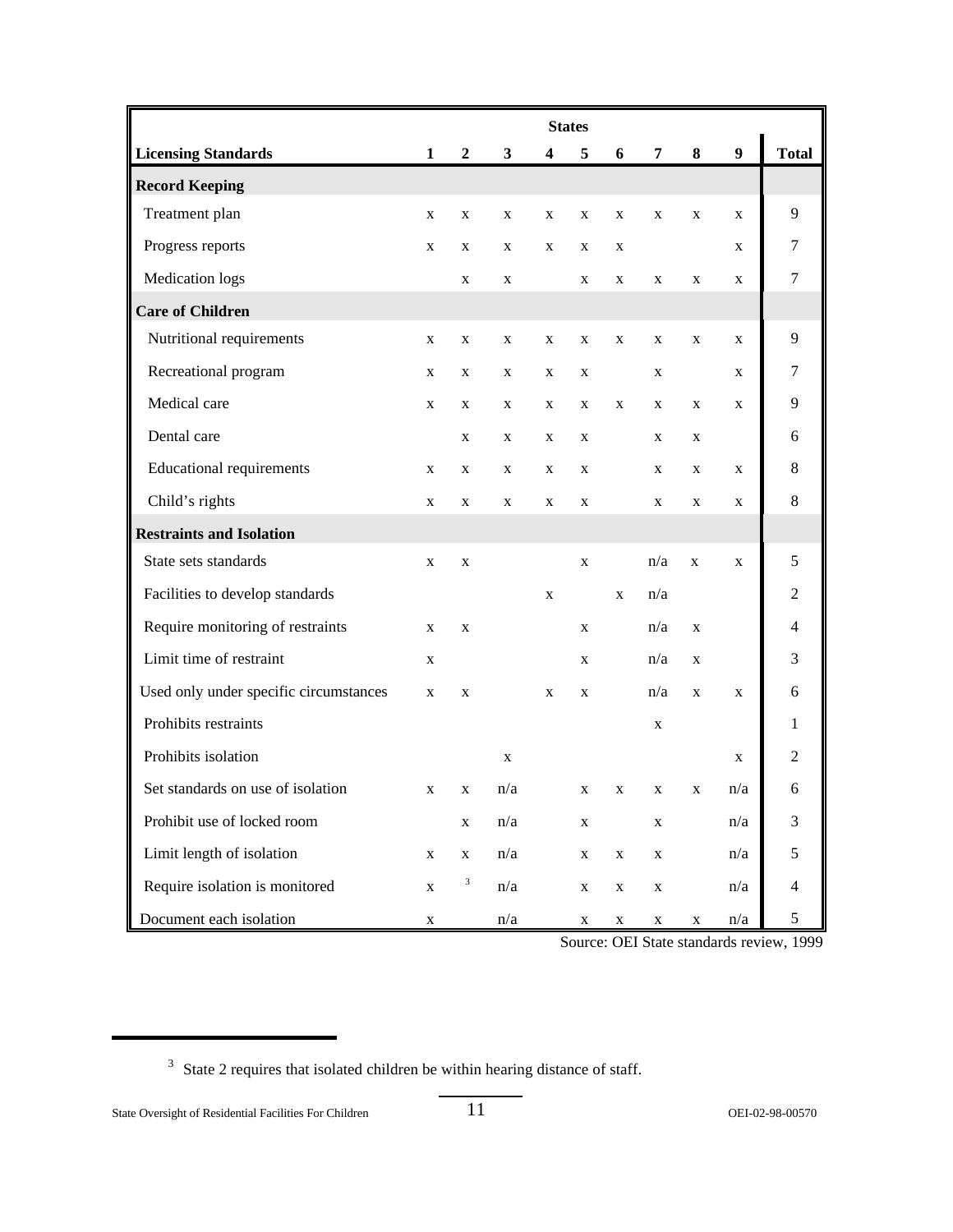**Record Keeping.** State standards also require facilities to maintain specific records. In fact, all sample States require that facilities have a treatment plan for each child. Seven States also require that progress reports be written for each child on a periodic basis. In the majority of the States, facilities must keep a log of the administration of all medications. Other types of required record keeping includes children's medical exam reports and incident reports.

**Care of Children.** All States set rules about the care of children. Generally, these rules are specific and address nutrition, recreation, medical and dental care, and education. Eight of the nine States' standards protect children's rights, in varying ways, such as their right to have money, belongings, phone calls, and mail. The remaining State's standards do not address these issues.

**Restraints and Isolation.** According to State and licensing staff, one State prohibits the use of restraints and one State does not have policies on their use. The other seven States either address the use of restraints in their standards or require facilities to develop their own policies. Several States require that restrained children be monitored every 10 to 15 minutes. Some States limit the time of restraints. Typically, the restraint must only be used to protect a child from injury to herself or others.

. Six States regulate the use of isolation. Two States prohibit its use and another does not address isolation in its policies. Of the six States that regulate, three prohibit the use of a locked room for isolation. Two of the States that allow locked rooms require the isolation be documented and approved or discussed with the child's placing agency (or parent). Most States limit the time a child can be isolated. The limits range from 1 to 12 hours.

#### **However, There is No Universally Accepted Set of Licensing Standards**

As mentioned in the background of this report, the Model Licensing Law was written by CWLA, under contract with ACF, over 15 years ago. Although it provides guidance to States about licensing procedures, it does not set out specific licensing standards. Furthermore, this model law is not widely known.

Although most States address most standards, as Table A shows, there is some variability. Of the 34 key standards that we identified, only 8 are addressed by all 9 sample States. For instance, two States do not require child abuse background checks of facility staff. Only three States require facility staff to have first aid training. Also, not all States mandate progress reports and medication logs. The most variability among States is in the area of restraints and isolation, where no standard has more than six States addressing it.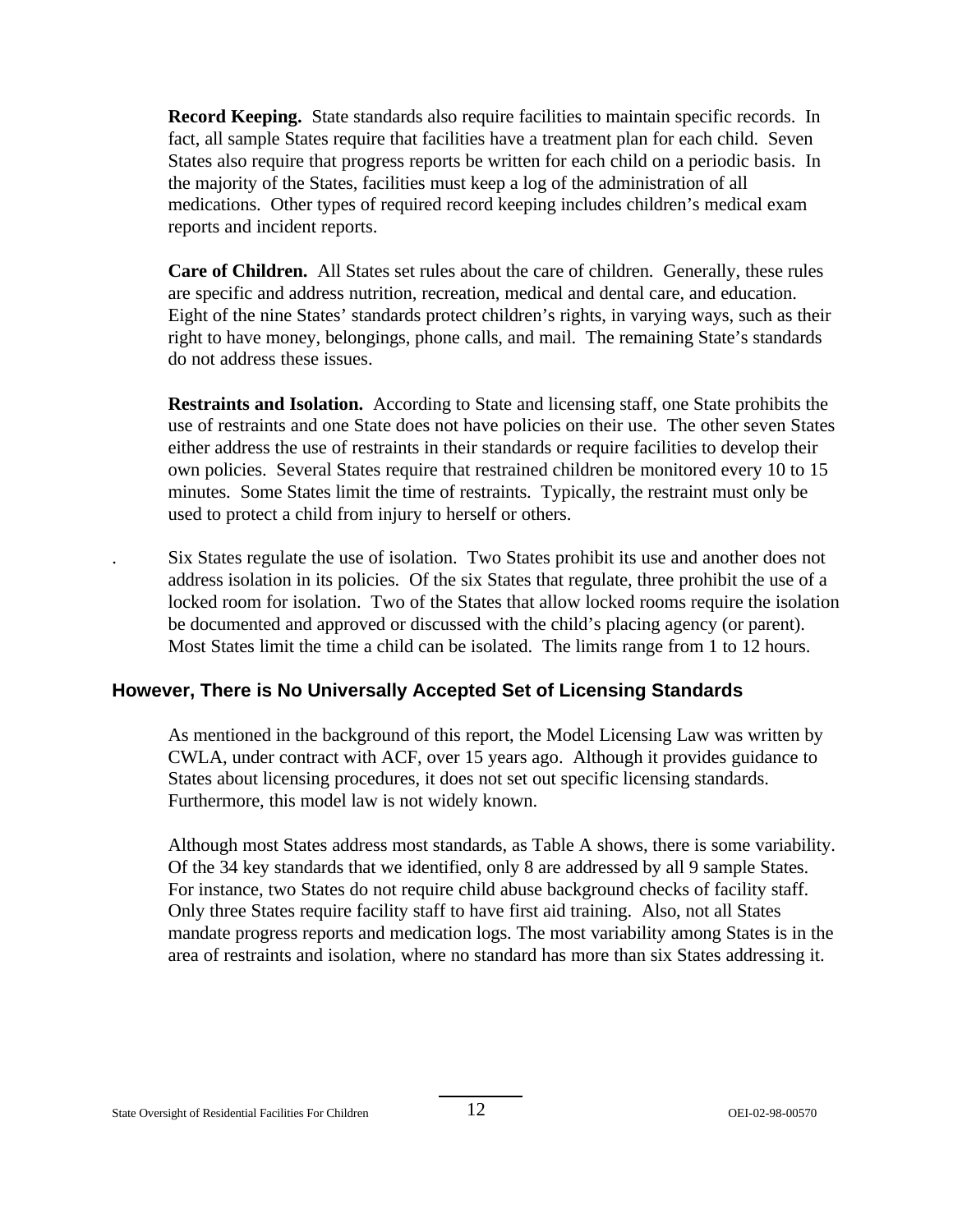#### **Furthermore, State Standards Generally Do Not Address the Appropriateness of Placement or the Quality of Services**

State standards generally do not require licensing staff to evaluate the appropriateness of a child's placement into a facility. Licensing staff members note that this responsibility rests with the child's placing agency. This distinction is especially important in interstate cases when a child from one State is being placed in a residential facility in another States. A previous Office of Inspector General inspection (OEI-02-95-00043) found that States generally rely on licensing, not separate on-site reviews of facility services, to determine the suitability of residential facilities when they place a child across State lines.

Typically State licensing standards do not set criteria for judging the quality of services in a facility. For example, State standards require that facilities develop a treatment plan for each child but the standards do not offer details on what the plans should include. Most of the State licensing specialists we interviewed feel that the licensing process does not ensure quality of care, nor is it intended to. As one specialist explains, "the legislation defined our role as health and safety, when it comes to program quality it is a buyer beware situation."

### **States Follow a Multi-Step Licensing Process that Includes On-site Visits**

The licensing staff are typically employed by the State department responsible for child welfare or social services. Five of the sample States have a separate licensing division within that department. The other States have licensing staff in the department but not in a separate office. The licensing staff in all of the States are required to have at least a bachelor's degree and some work experience, but only two States offer comprehensive training for new staff. The other States rely on on-the-job or in-house training.

The initial licensing process generally consists of a paper review followed by an on-site inspection. Further, it is not uncommon for States to conduct subsequent on-site visits during a facility's first year or to offer technical assistance. Table B presents the common licensing practices of the nine sample States.

**Review of Policies and Procedures.** The first step in the licensing process is a paper review. New facilities in all States submit copies of their policies and procedures. In most sample States, these documents include personnel policies, such as job descriptions and training plans, and financial information, such as a budget and proof of sufficient funds to operate for several months. Some States require a statement of need or a letter of intent to place children from a local county or placing entity.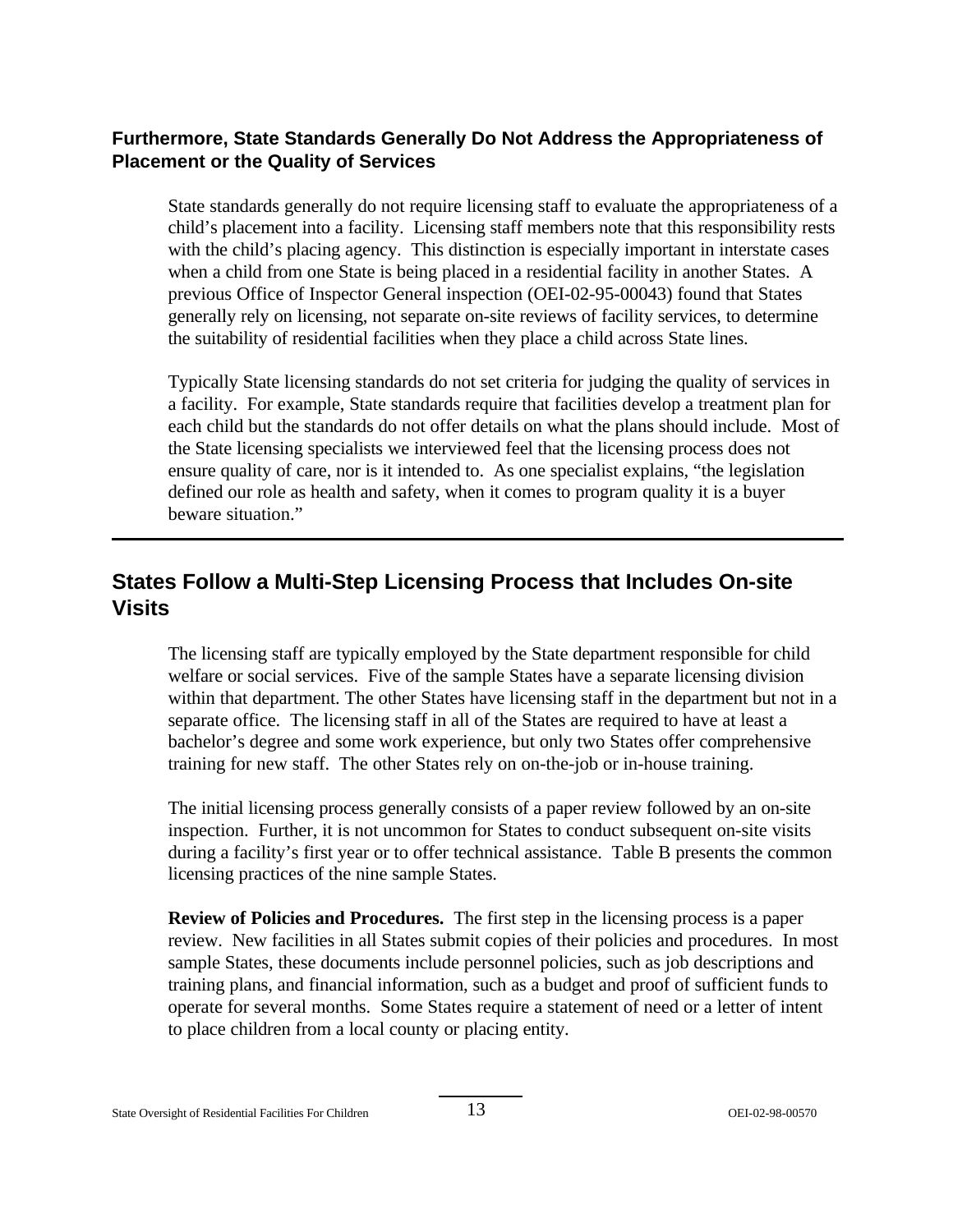**Review of Program Description.** During the application process, eight States require facilities to submit a written program description. Typically, it describes the services the facility will offer and how they plan to provide these services. These program descriptions are generally reviewed by the licensing staff. The ninth State reports that although this information is not required, facilities usually provide it.

**On-Site Inspection**. All sample States conduct an on-site inspection of the facility before an initial license is issued. During this visit, licensing staff verify that the physical plant of the facility is in compliance with standards and has no apparent safety hazards. A more comprehensive inspection cannot be done at this point because the facility is not yet caring for any children.

**Technical Assistance.** Eight States report offering some type of technical assistance to facilities during the application process. The technical assistance usually is a meeting between the licensing staff and the facility director or board of directors to discuss the facility's strengths and weaknesses, how the facility can improve its policies, and what the facility should do in order to be in compliance with standards. The ninth State offers no technical assistance.

**Additional On-Site Inspections During the First Year of Operation.** On-site inspections for new facilities are common. In six of the sample States new facilities are subject to a comprehensive on-site inspection during the first year. These visits generally include reviewing records, inspecting the physical plant and, in two States, conducting interviews with staff or children. In one other State's new facilities are visited during the first year, but a comprehensive inspection is not conducted. The remaining two States do not conduct additional monitoring during a facility's first year.

Most of the sample States (7) issue a provisional license when a facility first opens and one more State has the option to issue provisional licenses. The provisional license is temporary and gives new facilities the right to care for children. States use these licenses because a facility cannot prove compliance with all licensing standards before it cares for any children. Provisional licenses are generally valid for three to six months and involve a higher degree of monitoring.

Six of our sample States renew licenses annually. The other three States have perpetual licenses that do not need renewal.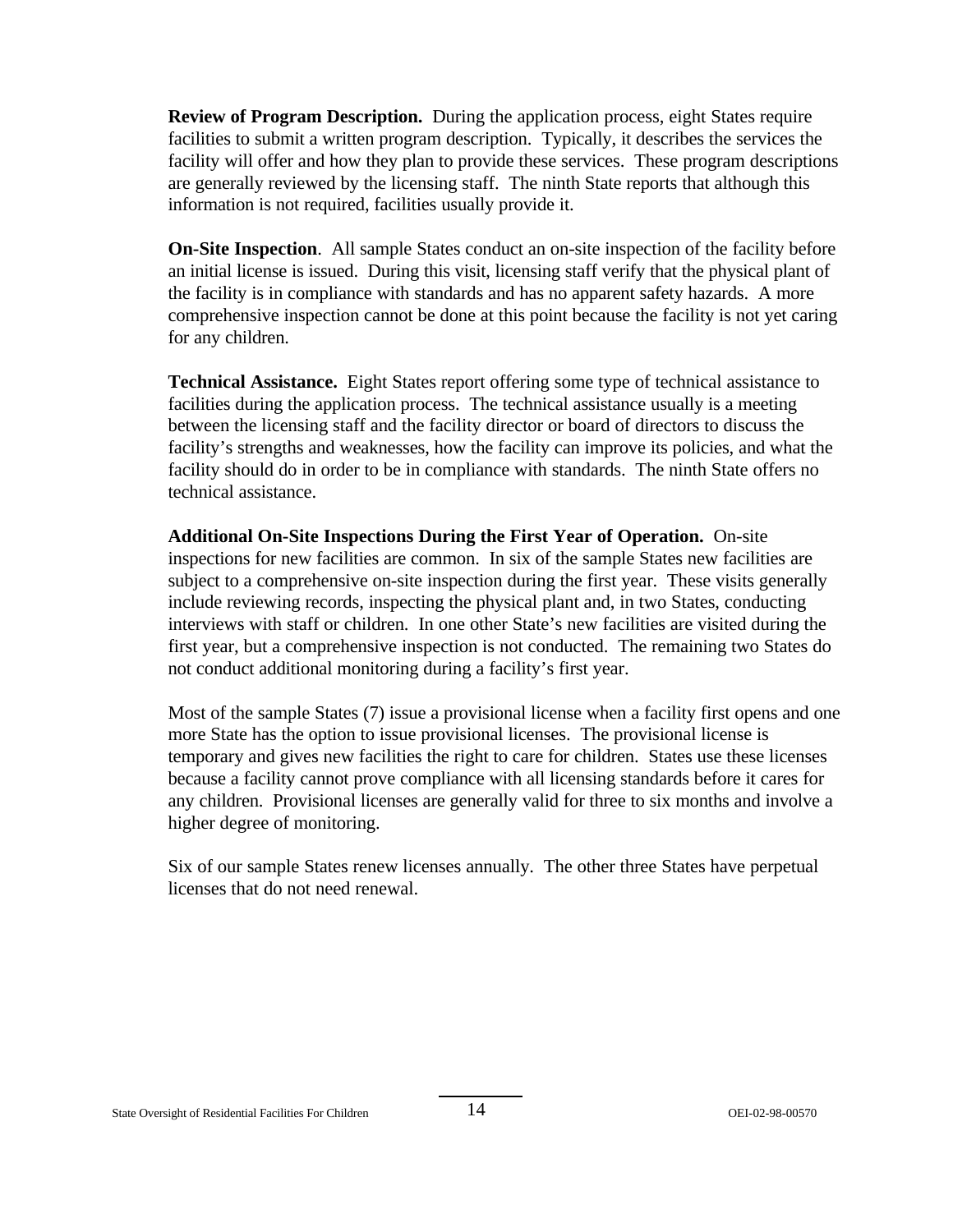|                                   |   |              |              |                         | <b>States</b> |              |              |   |   |
|-----------------------------------|---|--------------|--------------|-------------------------|---------------|--------------|--------------|---|---|
| <b>Licensing Practice</b>         | 1 | 2            | 3            | $\overline{\mathbf{4}}$ | 5             | 6            | 7            | 8 | 9 |
| Review of policies and procedures | X | X            | $\mathbf{x}$ | X                       | X             | X            | X            | X | X |
| Review of program description     | X |              | X            | X                       | $\mathbf{x}$  | X            | $\mathbf{x}$ | X | X |
| ║<br>On-site inspection           | X | $\mathbf{x}$ | $\mathbf{x}$ | $\mathbf{x}$            | $\mathbf{x}$  | $\mathbf{x}$ | $\mathbf{x}$ | X | X |
| <b>Technical Assistance</b>       | X | X            | X            | X                       | X             | X            |              | X | X |
| Provisional licenses              | X | X            | X            |                         | X             | X            | X            | X | X |
| Additional inspection             | X | X            |              |                         | X             |              | X            | X | X |

#### **Table B: Common Licensing Practices of Nine Sample States**

Source: OEI survey, 1999

### **States Rarely Revoke Licenses But Use Several Methods to Monitor Facilities**

#### **Most States Monitor Facilities Yearly**

All but one sample State report monitoring all facilities, on-site, at least once a year. The remaining State reports monitoring facilities on-site, but could not report how often it occurs. All facilities agree that they are monitored by licensing staff on-site at least once a year. A monitoring visit can be either announced or unannounced. Only two States conduct unannounced visits.

Most States use the same general methods to monitor: an inspection of the physical plant, a review of records, and interviews with children or staff. These methods do not include a review of the appropriateness or suitability of the placement of the children in the facility. Licensing staff members note that it is the responsibility of the agency that places the child.

**Inspection of Physical Plant.** Eight of the nine sample States report that the annual monitoring includes an inspection of the physical plant. Typically, licensing staff members walk through the facility looking for safety hazards, the overall cleanliness and maintenance, and compliance with specific standards. For example, licensing staff members may check to see if the emergency escape routes and phone numbers are posted. They often verify that the facility has enough food and stores it properly and that all toxic chemicals, including dishwashing soap, are kept in a locked cabinet. The remaining State reports only inspecting the physical plant when he has concerns, otherwise he depends on the local fire and health inspections.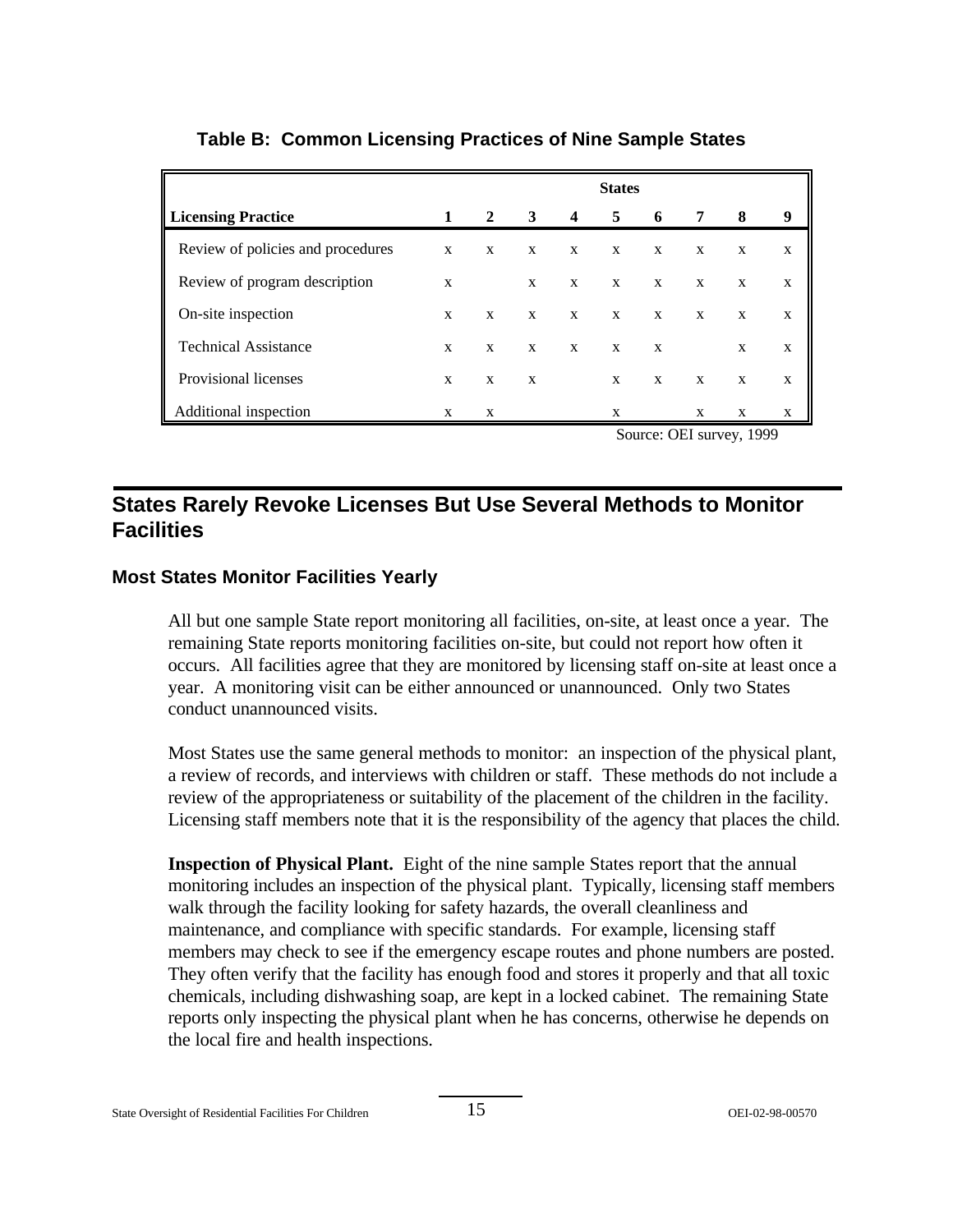**Record Reviews.** Eight sample States report conducting record reviews as a part of the annual monitoring process. In the ninth State reviews may not occur as regularly. Further, almost all of the facility directors report that licensing staff reviewed records during their last monitoring visit.

A variety of records are reviewed in each State. In a child's record, licensing staff generally look at the treatment plan, progress reports, and medical records. In a personnel record, licensing staff generally look at training and background checks. In addition, licensing staff in the majority of States review menus and medication logs.

All licensing staff members agree that while they are reviewing records, they are looking for compliance with standards. Eight also report looking, at least sometimes, at the level of detail in the record. Five even report that they assess quality of care during record reviews.

**Interviews with Staff and Children.** In all nine States, the licensing staff member or the licensing specialist report that they interview facility staff and children during monitoring visits. However, facilities in two of the sample States report that these interviews did not occur during their last monitoring visit.

The licensing staff members say that these interviews give them an opportunity to find out what is actually happening in the facilities on a day-to-day basis. Topics that they discuss with children may include the food, treatment goals, unmet needs, or the child's interactions with staff (especially disciplinary issues). Most States interview the direct care staff and several States also interview the director of the facility.

Many licensing staff members believe that interviewing is the most important part of the monitoring process. One member says that interviewing shows how the agency is actually doing, rather than just looking at compliance with health and safety standards. Another believes that interviewing allows him to find out if management's philosophy follows through to the front line staff.

#### **States Rarely Revoke Licenses or Deny a Renewal**

States rarely use license revocation to deal with facility weaknesses. (See Table C.) Two States say they have never revoked a facility license. Instead, States use other techniques. The ACF staff point out that this practice is consistent with commentary in the Model Licensing Law which says that "children should not be subjected to the trauma that closing a residence would create." Some States stop new children from being placed in the facility. Other States have the legal authority to impose monetary penalties on a facility that violates licensing standards.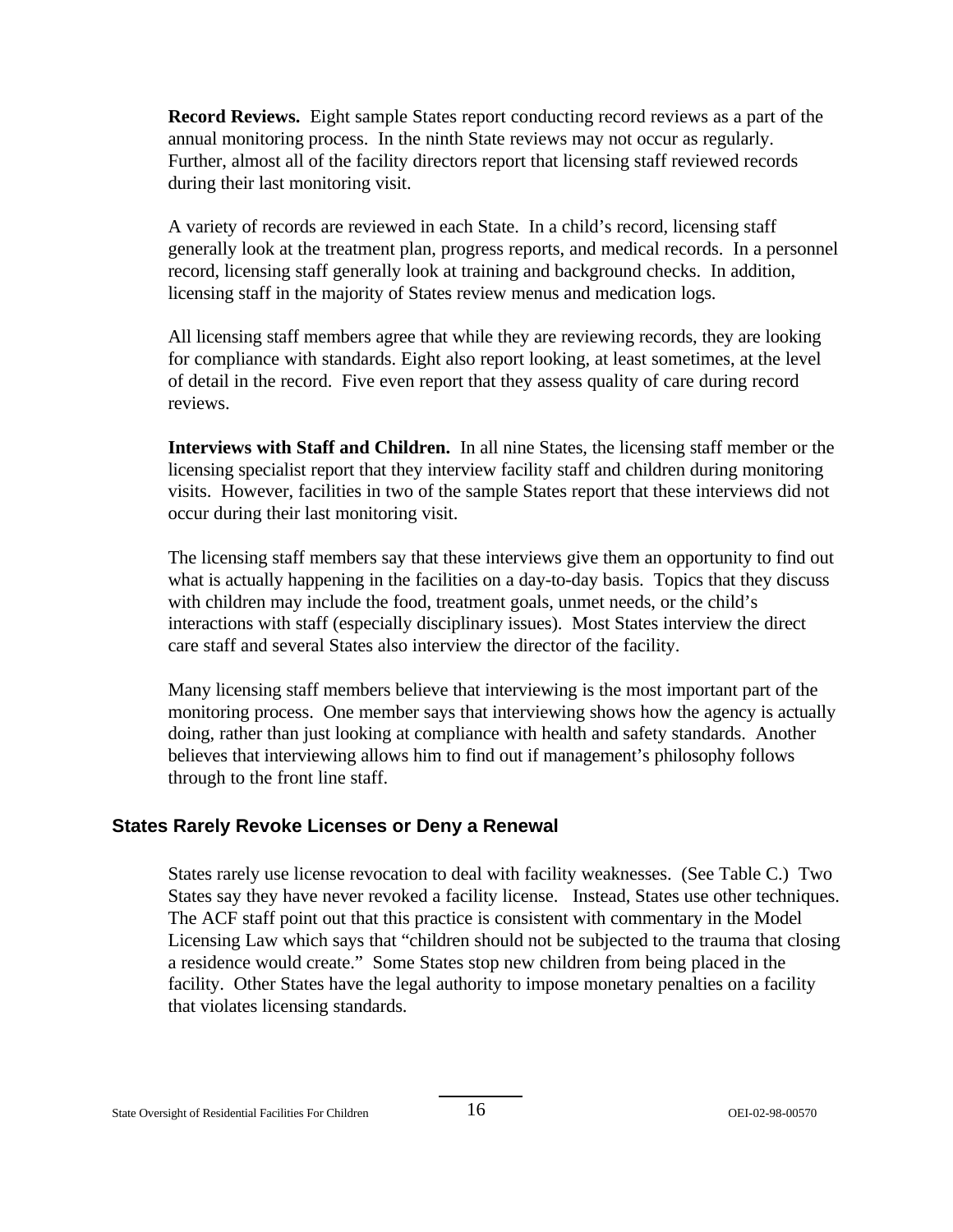|                           | <b>States</b> |          |          |                  |     |              |              |                                                                   |          |
|---------------------------|---------------|----------|----------|------------------|-----|--------------|--------------|-------------------------------------------------------------------|----------|
| <b>Status</b>             | 1             | 2        | 3        | $\boldsymbol{4}$ | 5   | 6            | 7            | 8                                                                 | 9        |
| <b>Licensed</b>           | 1,611         | 259      | 51       | 663              | 682 | 21           | 212          | $384^{4}$                                                         | 86       |
| New license applications  | 215           | 32       | 3        | 32               | 5   | $\mathbf{0}$ | 11           | 74                                                                | 7        |
| <b>Issued new license</b> | 198           | 32       | 3        | 27               | 71  | $\Omega$     | 11           |                                                                   | 3        |
| <b>Issued renewal</b>     | N/A           | 227      | 49       | 7                |     | 21           | 201          | N/A                                                               | 86       |
| Denied renewal            | N/A           | $\theta$ | $\theta$ | $\theta$         |     | $\Omega$     | $\mathbf{0}$ |                                                                   | 0        |
| <b>License revoked</b>    | 35            |          | $\Omega$ | $\Omega$         |     |              | $\theta$     | 3<br>$R_{\text{average}}$ $\Omega_{\text{E}}$ $\Omega_{\text{E}}$ | 3<br>100 |

**Table C: Number of Facilities in Sample States: 1998** 

Source: OEI survey, 1999

Only one sample State reports denying a license renewal during 1998. Typically, a violation discovered during a renewal monitoring visit does not cause the license to be denied, instead a corrective action plan or other steps are taken to correct the problem.

#### **States Use Corrective Action Plans to Address Violations**

It is common for a licensing staff member to discover violations during annual monitoring. In most of the sample States, licensing staff impose and follow-up on corrective action plans. This practice is discussed in the commentary section of the Model Licensing Law. It states, in part, that "just as the Department's efforts to monitor and offer consultation are intended to help programs stay in operation and generate opportunities to raise standards, probation is also intended as an enabling process."

Licensing staff members report that the most common type of violations are safety hazards and problems with the facility records. Common safety hazards range from unlocked toxic substances, inappropriate staff-to-child ratios, and fire code violations to torn carpets and exposed nails. Problems with the facility records generally involve missing documentation, such as an immunization record or a doctor's report from a child's medical exam. Staff training requirements not being met is also a common violation.

Of the 18 facilities interviewed, 8 (in 6 States) had minor violations during their last monitoring visit. These violations include: building maintenance, problems with

<sup>&</sup>lt;sup>4</sup> State data are for fiscal year 1997 and include shelters, halfway houses and therapeutic camps (none of which are included in our definition of residential facility).

<sup>5</sup> Data not available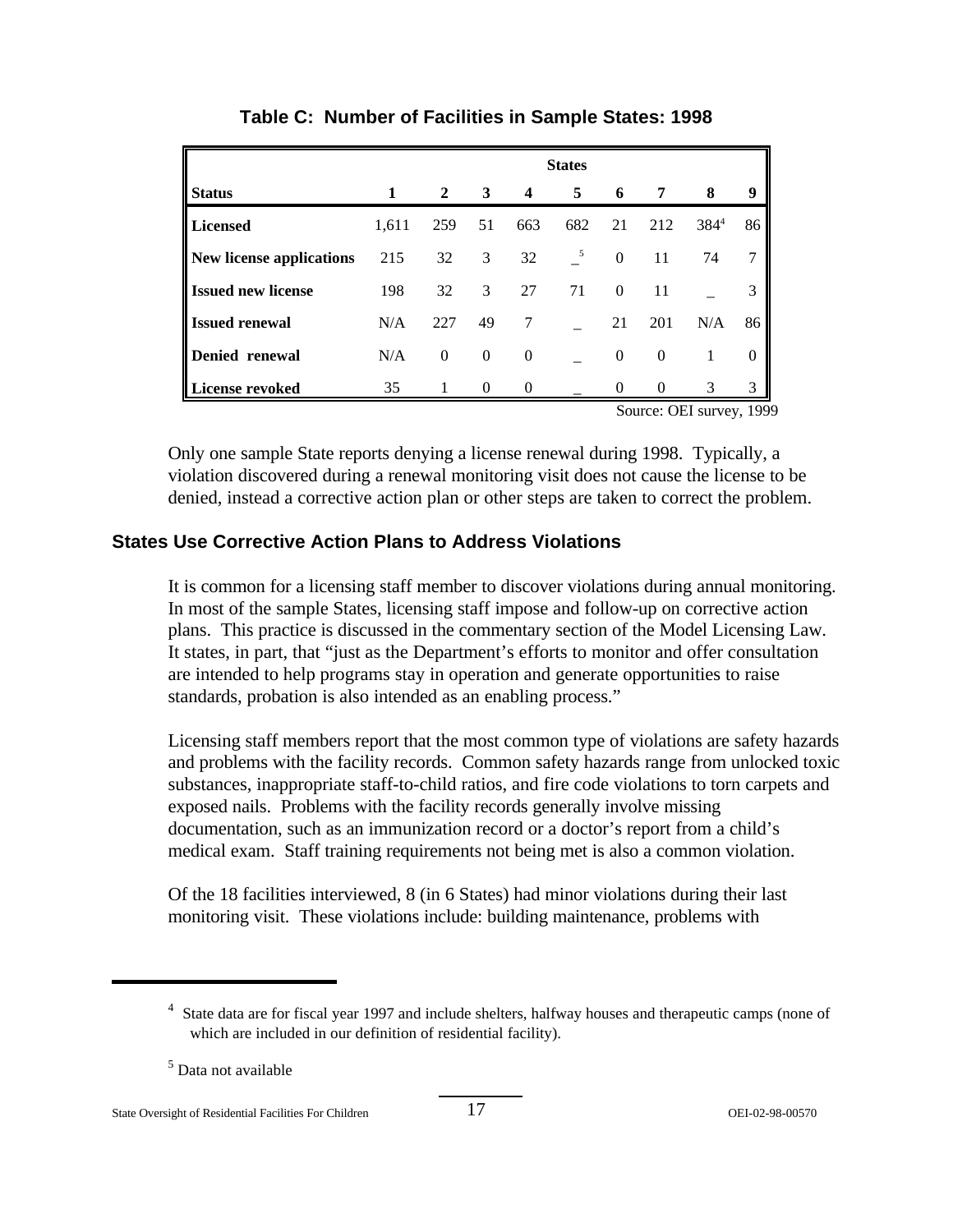documentation, violations of the fire codes, missing medication, and incomplete training and immunization records.

The majority of States impose corrective action plans on facilities that are not in compliance with licensing standards. A corrective action plan is generally an agreement between the licensing office and the facility. The plan outlines what the facility needs to do and when it must be complete in order to be in compliance with licensing standards.

Two States use corrective action plans more conservatively. For example, one State uses the plan after a facility shows a pattern of violations or a systematic problem. In the other State the licensing staff must discuss the violations with the facility and send warning letters before a corrective action plan is enacted.

States report following-up on violations by visiting or calling the facility or reviewing documentation. Licensing staff in only three States report consistently going on-site to follow-up on violations. Other States report that they sometimes follow-up on violations through telephone conversations or in writing, instead of going on-site. Two States report no specific follow-up techniques.

Facilities confirm these methods of follow-up. Of the eight facilities that had corrective action plans imposed at their last monitoring visit, half had on-site follow-up. All four of these facilities had violations involving the physical plant. Violations in the other four facilities involved missing or incomplete records. In these cases the State followed up on the corrective action plans with phone calls and letters.

#### **States Investigate Complaints and Critical Incidents**

In addition to monitoring, States have two main ways to identify problems in facilities: complaints and critical incident reports. Critical incidents include the abuse, neglect, death, or serious injury of a child. Facilities are required to report such incidents to the State licensing agency. States also have procedures to receive and investigate complaints. (See Table D.)

**Reporting.** All States are prepared to handle complaints. Licensing staff members say that complaints are usually made by parents, facility staff, or other concerned parties calling the licensing office. In four States, complaints can also be made by calling the State child abuse hotline. States report that the two most common complaints are suspected child abuse and violations of licensing standards, such as inadequate food or inappropriate discipline or treatment of children. Other types of complaints include poor working conditions for the staff and parents being denied access to their children.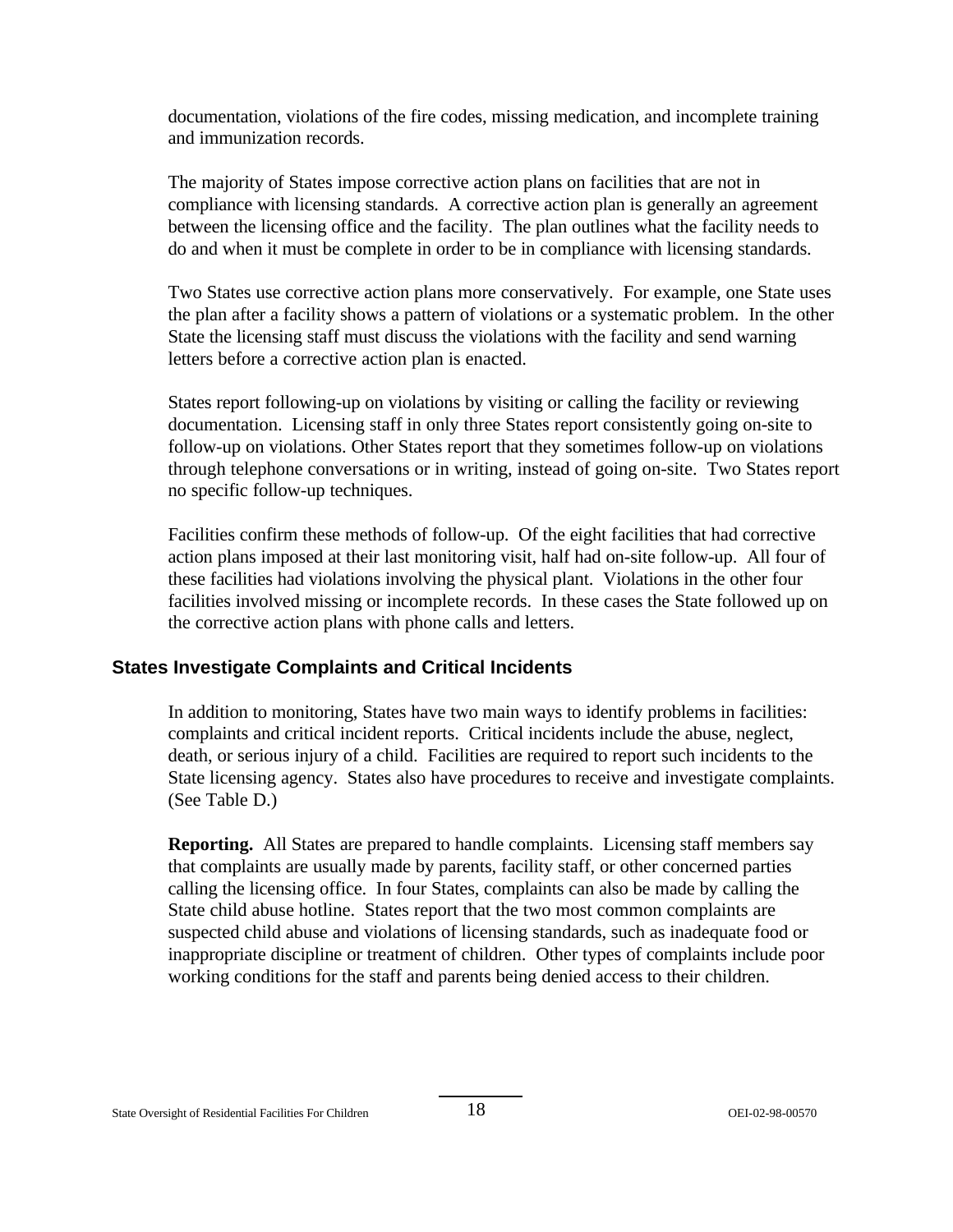All nine States require facilities to report suspected incidents of abuse or neglect. However, only six States require every death or serious injury to be reported to the licensing office. The other States require deaths to be reported to the proper local authorities.

|                                                                      |              |              |                     |              | <b>States</b>                                                          |              |   |   |
|----------------------------------------------------------------------|--------------|--------------|---------------------|--------------|------------------------------------------------------------------------|--------------|---|---|
| <b>Practice</b>                                                      |              |              | $2 \quad 3 \quad 4$ |              | 5                                                                      |              |   |   |
| State abuse hotline                                                  |              | X            |                     | X X X        |                                                                        |              |   |   |
| Facilities must report child's death to lic. office $x \times x$ x x |              |              |                     |              |                                                                        |              | X |   |
| Licensing staff works with special investigators                     | $\mathbf{X}$ | $\mathbf{X}$ | $\mathbf{X}$        | $\mathbf{X}$ | $\mathbf{X}$<br>$\Omega_{\text{OMOM}}$ OEI $\Omega_{\text{OMOM}}$ 1000 | $\mathbf{X}$ |   | X |

|  |  | Table D: State Practices for Handling Complaints and Critical Incidents |  |  |
|--|--|-------------------------------------------------------------------------|--|--|
|  |  |                                                                         |  |  |

Source: OEI survey, 1999

**Investigation.** Investigation of complaints varies by type of complaint. State licensing staff investigate complaints that are not abuse and neglect. Specialized staff, such as child protective services staff, investigate abuse and neglect complaints. In seven States the licensing staff members accompany the specialized staff. States report that the investigation generally involves interviewing the victim, witnesses, staff, and accused. Investigators may also review facility records and logs, and sometimes, medical documentation.

Most State licensing staff members report that they investigate the death of a child. As they do with abuse and neglect investigations, the licensing staff usually work with another specialized unit. These units include the State Department of Internal Affairs, county investigators, child protection unit and State Attorney General. Only one State reports that the licensing staff does not coordinate their investigation with any other agency.

### **Facilities are also Monitored by Other Agencies**

It is common for residential facilities to be monitored by multiple agencies. These agencies include State departments, local authorities, and contracting agencies. Of the 18 facilities we interviewed, 16 report that they have been monitored by other agencies in addition to the licensing agency.

Facilities in all of the sample States are subject to additional monitoring, such as fire and health inspections. Other State departments that monitor facilities include mental health, corrections, education, agriculture, and Medicaid.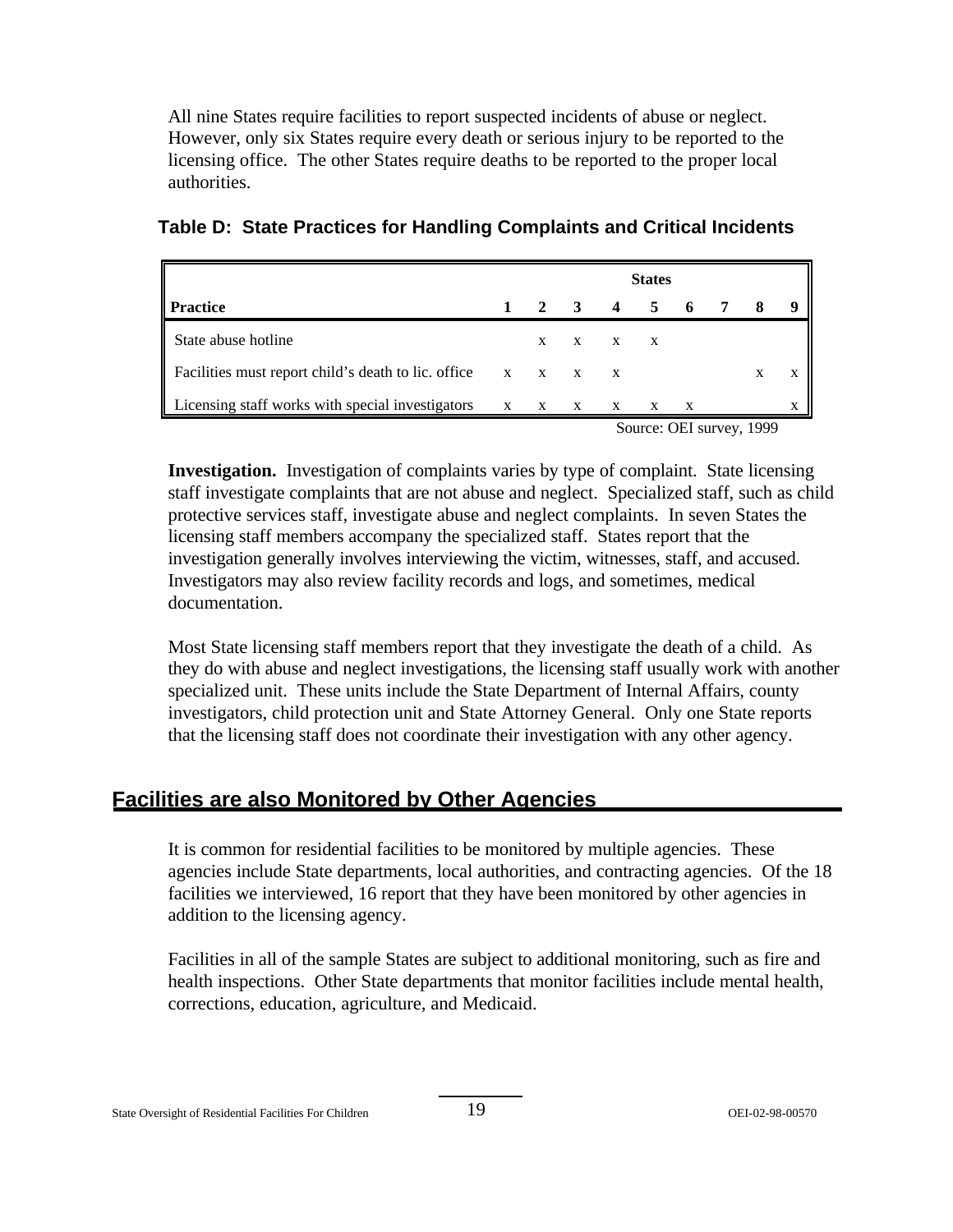The licensing staff in six States report that facilities are also monitored by their contracting agency. These contracting agencies are usually the county or district offices of the State responsible for placing dependent children into foster care. These agencies often have a contract for some or all of the beds in a residential facility. The contract will outline the services that the facility agrees to provide to the children. The contacting agency monitors this contract to ensure the facility is providing the services. According to ACF Children's Bureau staff, many of the State child welfare agencies that contract with licensed facilities for placement of children using Title IV-E funds have additional contracting requirements that are monitored in a variety of ways. Quality and intensity of services issues are generally addressed by these requirements.

Three facilities also have voluntary accreditation and are monitored by the Council on Accreditation (COA). The facilities report that the COA monitoring assesses the quality of the services they provide to children.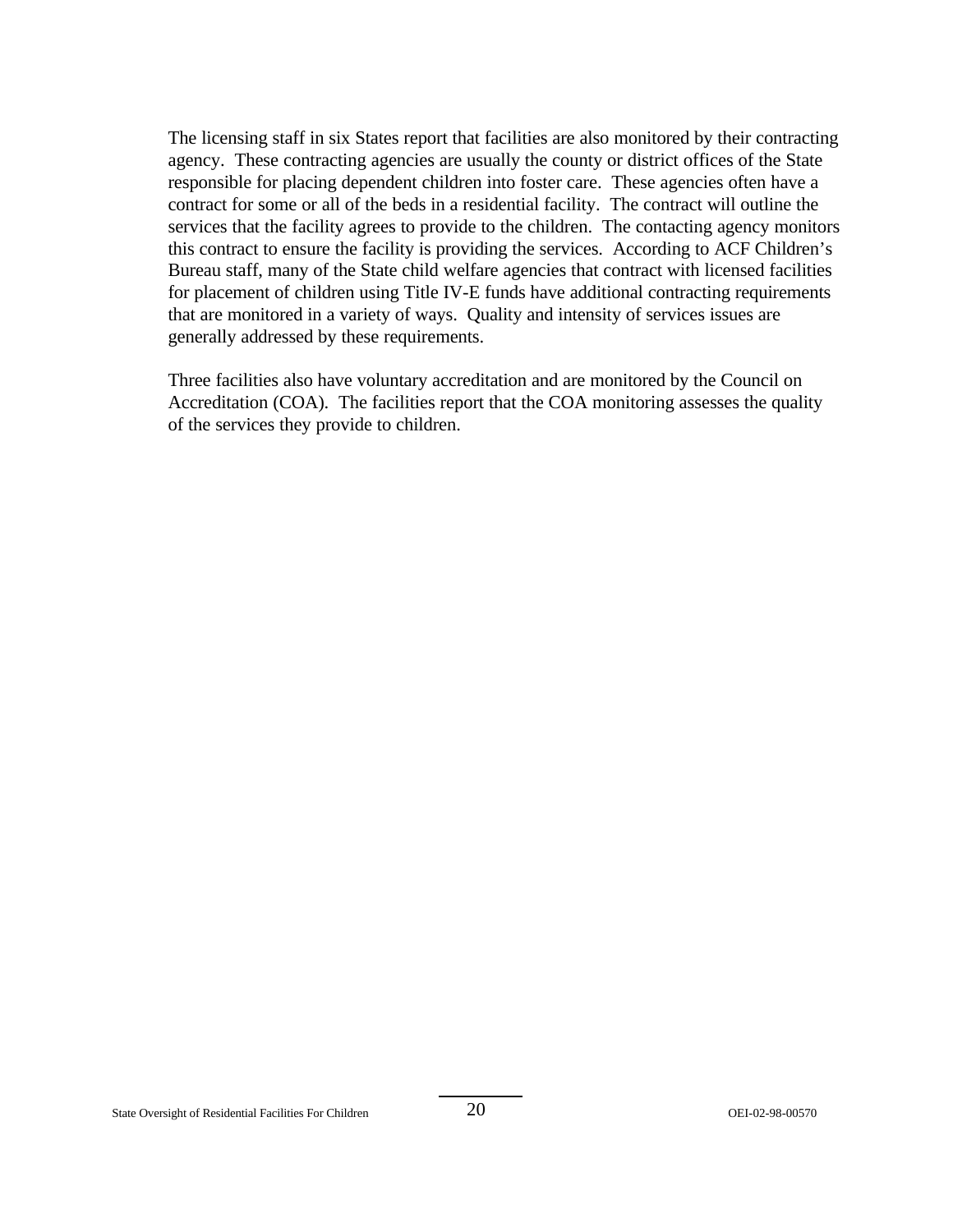# **CONCLUSION**

It appears that the nine States in our sample are meeting Federal requirements to establish standards and license facilities. It is important to note, however, that we sought to describe licensing processes and did not attempt to identify specific violations of State standards or procedures that put children at risk.

State licensing standards address the health, protection, and safety of children. They are not intended to ensure the suitability of placement and quality of care. Therefore, placing agents should not use licensure as a substitute for a pre-placement visit when placing children in residential facilities.

While we found that most States address most standards, we note some differences in standards and licensing procedures. Given this variability, we see an opportunity to strengthen State licensing and encourage ACF to take a leadership role. By working with States and others ACF can provide training and technical assistance where needed or serve as a focal point for information sharing.

#### **COMMENTS**

We received comments on the draft report from the Administration for Children and Families (ACF). (See appendix for the full text of the comments.) The ACF agrees that the variability in licensing standards is of concern. They are taking an outcome-based approach to monitoring States. We think this outcome-based approach is appropriate, at this time. However, we will remain vigilant to potential vulnerabilities in residential care for children.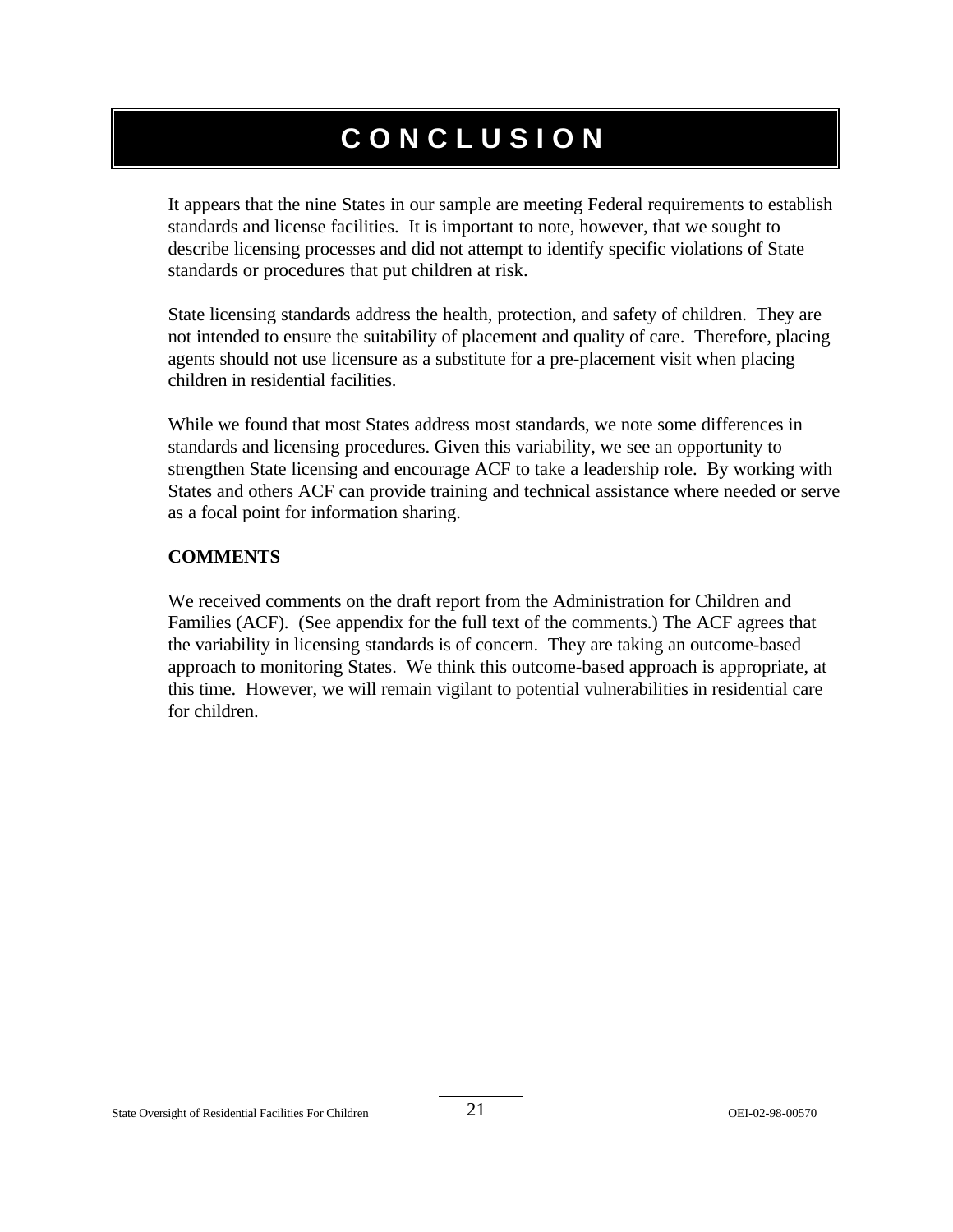# **APPENDIX**

#### **COMMENTS**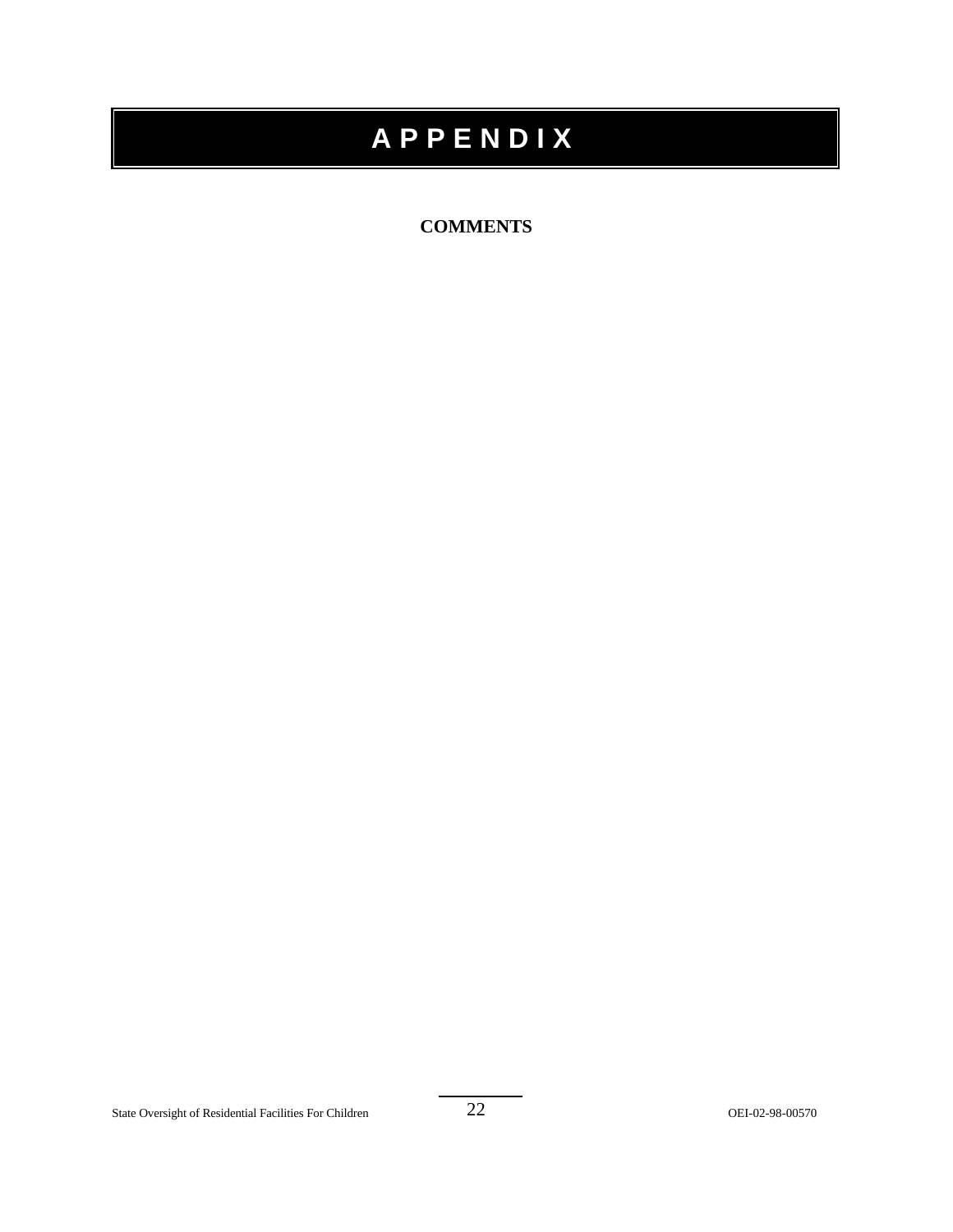

#### DEPARTMENT OF HEALTH & HUMAN SERVICES

ADMINISTRATION FOR CHILDREN AND FAMILIES Office of the Assistant Secretary, Suite 600 370 L'Enfant Promenade, S.W. Washington, D.C. 20447

| DATE: | March 16, 2000                                                                                                      |
|-------|---------------------------------------------------------------------------------------------------------------------|
| TO:   | June Gibbs Brown                                                                                                    |
|       | Inspector General<br>Cament Wyave<br>FROM: Con Olivia A. Golden<br>Assistant Secretary<br>for Children and Families |

SUBJECT: Comments on the OIG Draft Report "State Oversight of Residential Facilities for Children' (OIE-02-98-00570)

Attached are the Administration for Children and Families' (ACF) comments on the OIG Draft Report "State Oversight of Residential Facilities for Children" (OIE-02-08-00570). If you have questions or need further information, please contact Joseph Semidei, Acting Associate Commissioner, Children's Bureau, at 205-8618.

Attachment

| łG        |  |
|-----------|--|
| EAIG      |  |
| PDIG      |  |
| DIG-AS    |  |
| DIG-EI    |  |
| DIG-OI    |  |
| DIG-MP    |  |
| OCIG      |  |
| ExecSec   |  |
| Date Sect |  |

**MUNHAY '** 'NSPECTOR<br>OFFICE OF INSPECTOR<br>OFFICE CENERAL PRL -<br>100 MMR 1 1 MM 8:38<br>200 MMR 1 1 MM 8:58 RECEI  $\widetilde{d}$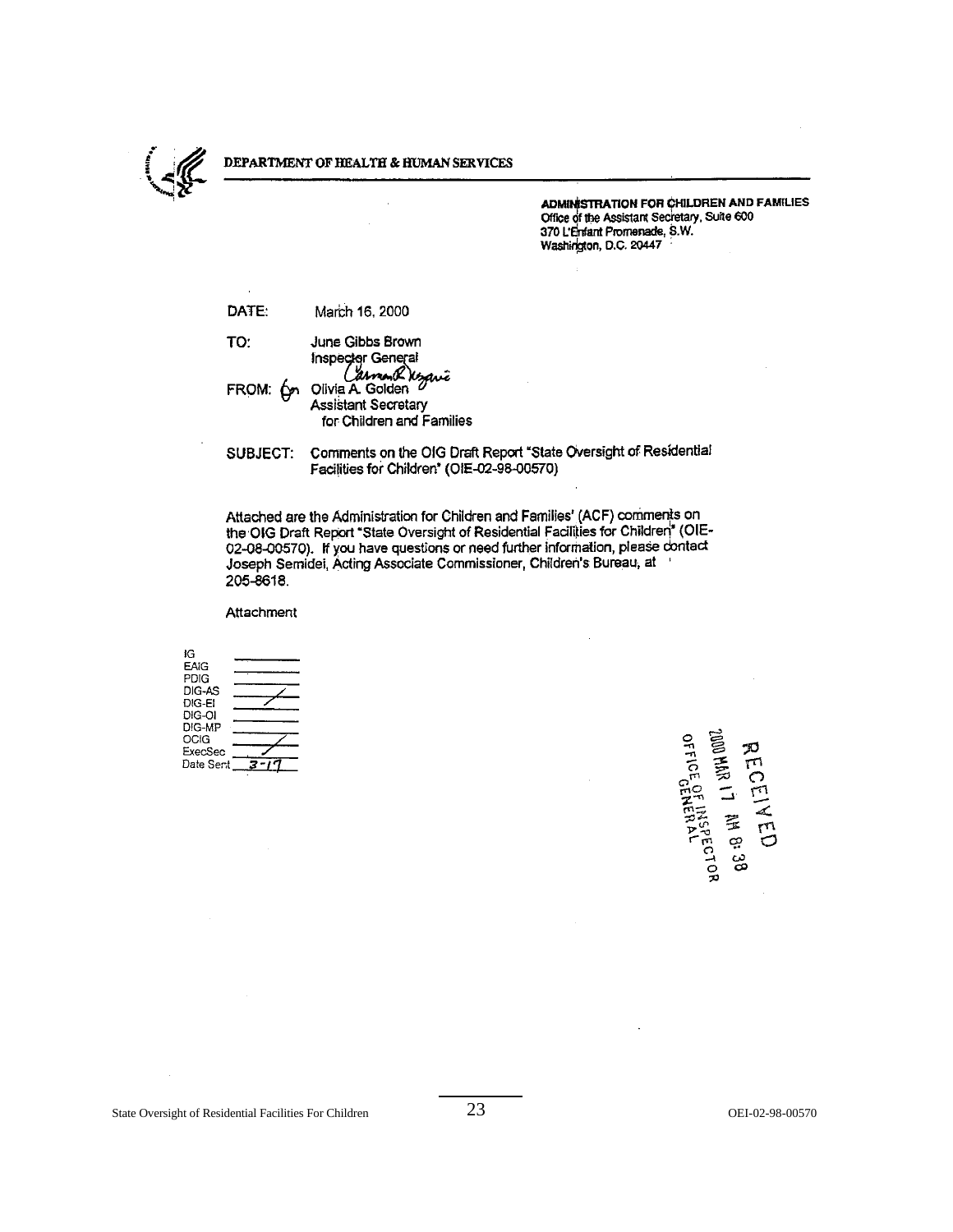Secondly, ACF has designed a comprehensive training and technical assistance (T/TA) strategy to support States in implementing programs and services that achieve the outcomes defined in the child and family services reviews. The strategy involves use of the Children's Bureau's (CB) network of National Resource Centers, Clearinghouses, and other technical support grants and contracts. To maximize the effectiveness of this network, the strategy was developed in partnership with the ACF Regional Offices, the National Resource Centers, and other providers of T/TA. This system will be responsive to emerging national prorities, as well as State and local requests. Beginning in FY 2000, priority for T/TA will be given to any State that has been targeted for reviews.

#### **Technical Comments**

Page 1, first paragraph, first sentence under "Background", replace "has" with "have." "Staff" is a plural noun and must, accordingly, be followed by a plural verb.

Page 5, 2nd paragraph, 2nd sentence under "Residential Care", delete "therefore." (It doesn't necessarily follow that because treatment centers offer more services the children are more troubled).

Page 6. 3rd line down, change "mental service" to "mental health."

Page 6, Title IV-E, first sentence, place (Act) after "Social Security Act" to clarify that when the word "Act" is used later in this section, that it is the Social Security Act which is being referenced.

Page 6, Title IV-E, first paragraph, 2nd and 3rd sentences are inaccurate as written. Change the second sentence to read, "Both the Social Security Act (section 475(4A)) and the regulations (45 CFR 1355.20) contain language limiting the items for which foster care maintenance payments can be made." The third sentence inaccurately quotes both the statute and the regulations. In particular, it should note that child care institutions are restricted to "the cost of, and the cost of providing..." and then continue on with the quote. This is an important distinction since the actual cost of food, clothing shelter, etc. is limited, as well as the cost of providing these items. It is not clear where the quote comes from. Please check this quote again, as the end of quote should probably be after "visitation."

Pade 15, second paragraph, change "responsible" to "responsibility."

Page 17, second paragraph, second sentence, change "fire code violations to torn carpets and exposed nails" to "fire code violations, including torn carpets and exposed nails.

 $\overline{z}$